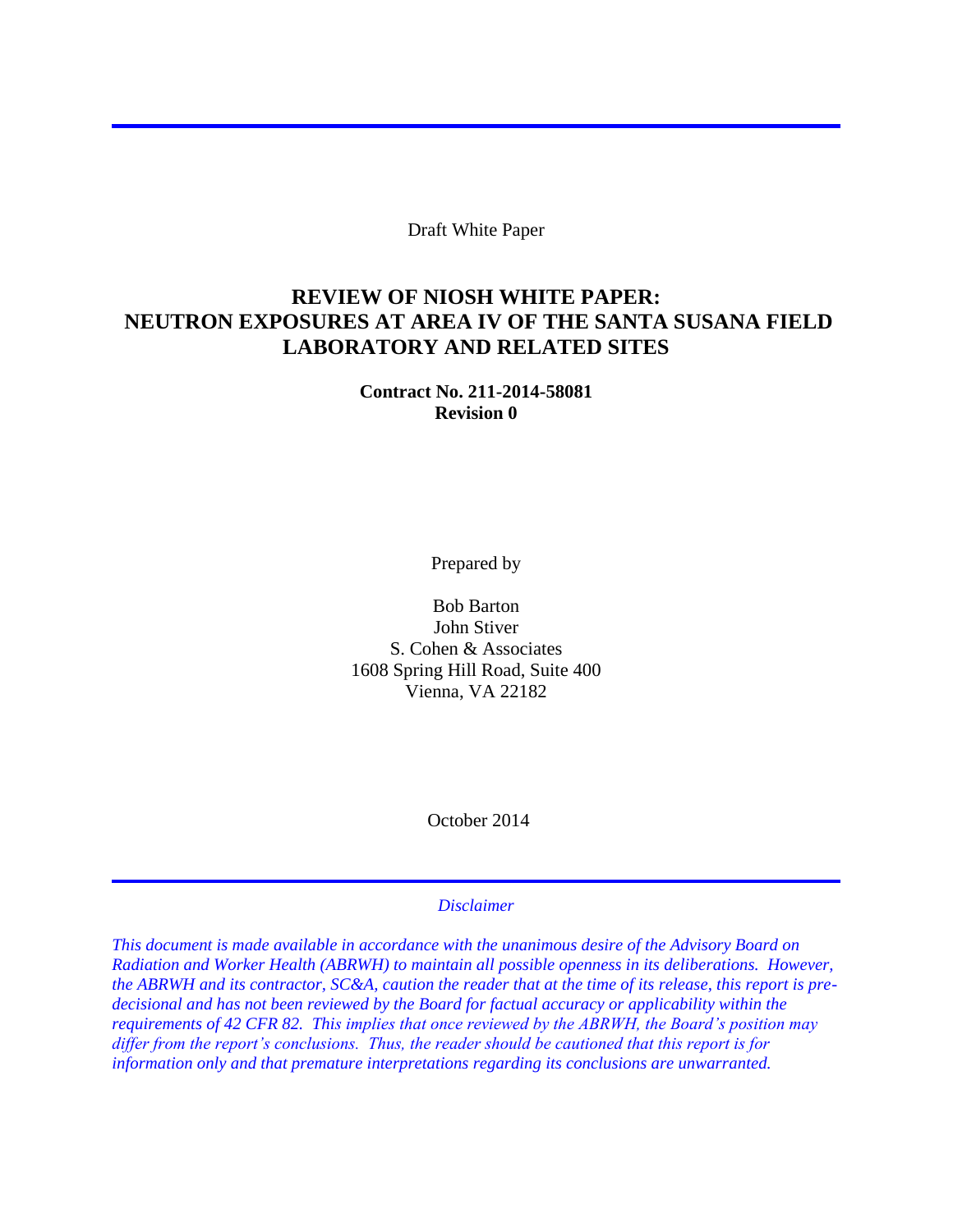| <b>Effective Date:</b> | Revision No. | Document Description: Review of NIOSH | Page No.     |  |
|------------------------|--------------|---------------------------------------|--------------|--|
| October 22, 2014       | $0$ – Draft  | White Paper – SSFL Neutron Exposures  | Page 2 of 20 |  |

| S. Cohen & Associates:                             | Document No.: Review of NIOSH |  |
|----------------------------------------------------|-------------------------------|--|
|                                                    | White Paper – SSFL Neutron    |  |
| <b>Technical Support for the Advisory Board on</b> | Exposures                     |  |
| <b>Radiation &amp; Worker Health Review of</b>     | <b>Effective Date:</b>        |  |
| <b>NIOSH Dose Reconstruction Program</b>           | Draft – October 22, 2014      |  |
|                                                    | Revision No.:                 |  |
|                                                    | $0$ (Draft)                   |  |
| <b>REVIEW OF NIOSH WHITE PAPER:</b>                |                               |  |
| <b>NEUTRON EXPOSURES AT AREA IV OF THE</b>         | Page 2 of 20                  |  |
| SANTA SUSANA FIELD LABORATORY AND                  |                               |  |
| <b>RELATED SITES</b>                               |                               |  |
| Task Manager:                                      | Supersedes:                   |  |
|                                                    |                               |  |
|                                                    | N/A                           |  |
| Date:                                              |                               |  |
| John Stiver, MS, CHP                               |                               |  |
|                                                    |                               |  |
| Project Manager:                                   | Reviewers:                    |  |
|                                                    |                               |  |
|                                                    | John Mauro                    |  |
| Date:                                              |                               |  |
| John Stiver, MS, CHP                               |                               |  |
|                                                    |                               |  |

#### **Record of Revisions**

| <b>Revision</b><br><b>Number</b> | <b>Effective</b><br>Date | <b>Description of Revision</b> |  |  |
|----------------------------------|--------------------------|--------------------------------|--|--|
| $0$ (Draft)                      | 10/22/2014               | Initial issue                  |  |  |
|                                  |                          |                                |  |  |
|                                  |                          |                                |  |  |
|                                  |                          |                                |  |  |
|                                  |                          |                                |  |  |
|                                  |                          |                                |  |  |
|                                  |                          |                                |  |  |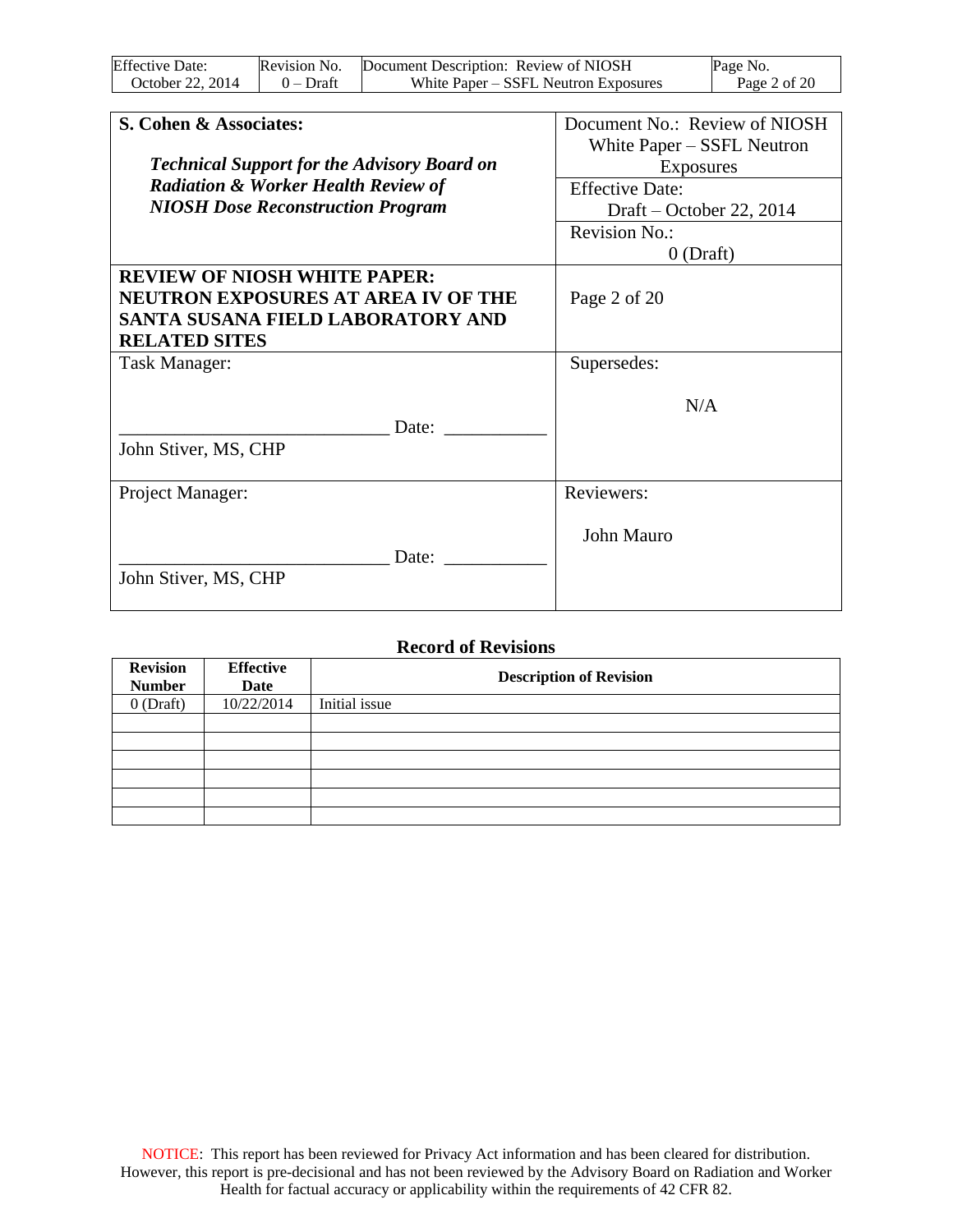| <b>Effective Date:</b> | Revision No. | Document Description: Review of NIOSH | Page No.     |
|------------------------|--------------|---------------------------------------|--------------|
| October 22, 2014       | $0$ – Draft  | White Paper – SSFL Neutron Exposures  | Page 3 of 20 |

# **TABLE OF CONTENTS**

| 1.0 |     |                                                                        |  |
|-----|-----|------------------------------------------------------------------------|--|
| 2.0 |     |                                                                        |  |
| 3.0 |     |                                                                        |  |
| 4.0 |     |                                                                        |  |
|     | 4.1 |                                                                        |  |
|     | 4.2 | Comparison of Rank Ordered N-P Ratios to Lognormally Fit N-P Ratios 10 |  |
|     | 4.3 | Comparison of N-P Ratio Data by General Area of Survey Measurement11   |  |
|     | 4.4 | Selection of Neutron Survey Data When Multiple Paired Measurements     |  |
|     | 4.5 |                                                                        |  |
|     | 4.6 |                                                                        |  |
|     | 4.7 |                                                                        |  |
| 5.0 |     |                                                                        |  |
|     |     |                                                                        |  |

## **LIST OF FIGURES**

| Figure 2. Comparison of NIOSH White Paper $50th$ and $95th$ Percentile Values with the |  |
|----------------------------------------------------------------------------------------|--|
|                                                                                        |  |
| Figure 4: Ratio of Neutron Dose Rates (Eberline PNC-1 Neutron                          |  |
| Figure 5: Comparison of White Paper N-P Data versus the Same Data if the               |  |
|                                                                                        |  |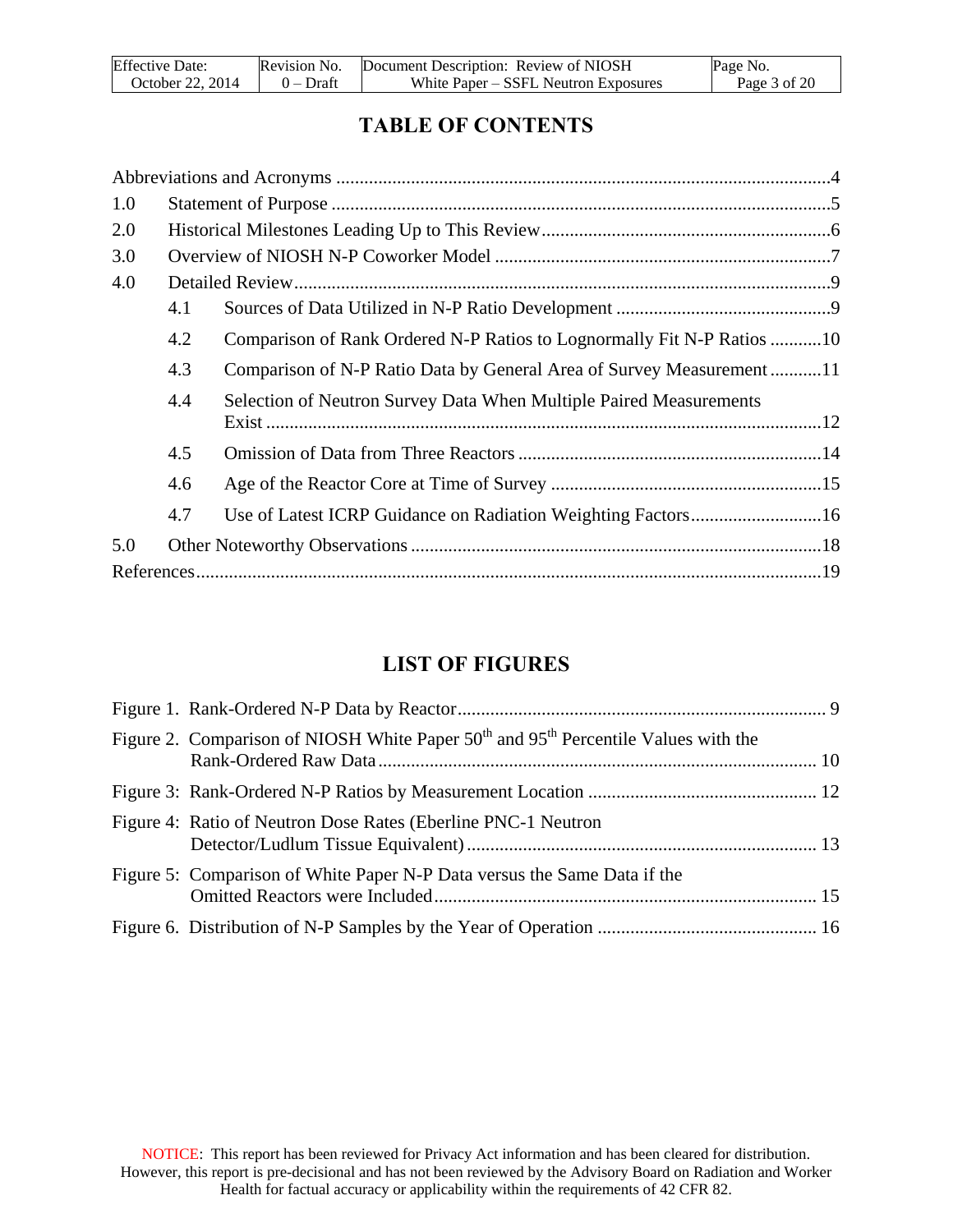| <b>Effective Date:</b> | Revision No. | Document Description: Review of NIOSH | Page No.     |
|------------------------|--------------|---------------------------------------|--------------|
| October 22, 2014       | $0$ – Draft  | White Paper – SSFL Neutron Exposures  | Page 4 of 20 |

## **ABBREVIATIONS AND ACRONYMS**

<span id="page-3-0"></span>

| <b>Advisory Board</b> | Advisory Board on Radiation and Worker Health              |
|-----------------------|------------------------------------------------------------|
| <b>AETR</b>           | <b>Advanced Epithermal Thorium Reactor</b>                 |
| AI                    | <b>Atomics International</b>                               |
| <b>DOE</b>            | (U.S.) Department of Energy                                |
| ER                    | <b>Evaluation Report</b>                                   |
| <b>ETEC</b>           | <b>Energy Technology Engineering Center</b>                |
| <b>GM</b>             | geometric mean                                             |
| <b>GSD</b>            | geometric standard deviation                               |
| <b>ICRP</b>           | <b>International Commission on Radiological Protection</b> |
| <b>IREP</b>           | Interactive RadioEpidemiological Program                   |
| keV                   | kiloelectron volt                                          |
| MeV                   | megaelectron-volt, 1 million electron-volts                |
| <b>NIOSH</b>          | National Institute for Occupational Safety and Health      |
| $N-P$                 | neutron-to-photon                                          |
| <b>NTA</b>            | <b>Neutron Track Analysis</b>                              |
| <b>OCAS</b>           | Office of Compensation Analysis and Support                |
| <b>ORAUT</b>          | Oak Ridge Associated Universities Team                     |
| <b>POC</b>            | probability of causation                                   |
| rem                   | Roentgen equivalent man                                    |
| SC&A                  | S. Cohen and Associates (SC&A, Inc.)                       |
| <b>SEC</b>            | <b>Special Exposure Cohort</b>                             |
| <b>SGR</b>            | Sodium Graphite Reactor                                    |
| <b>SNAP</b>           | <b>Systems for Nuclear Auxiliary Power</b>                 |
| <b>SRDB</b>           | <b>Site Research Database</b>                              |
| <b>SRE</b>            | <b>Sodium Reactor Experiment</b>                           |
| <b>SSFL</b>           | Santa Susana Field Laboratory                              |
| <b>TBD</b>            | <b>Technical Basis Document</b>                            |
| <b>TLD</b>            | thermoluminescent                                          |
| <b>WB</b>             | whole body                                                 |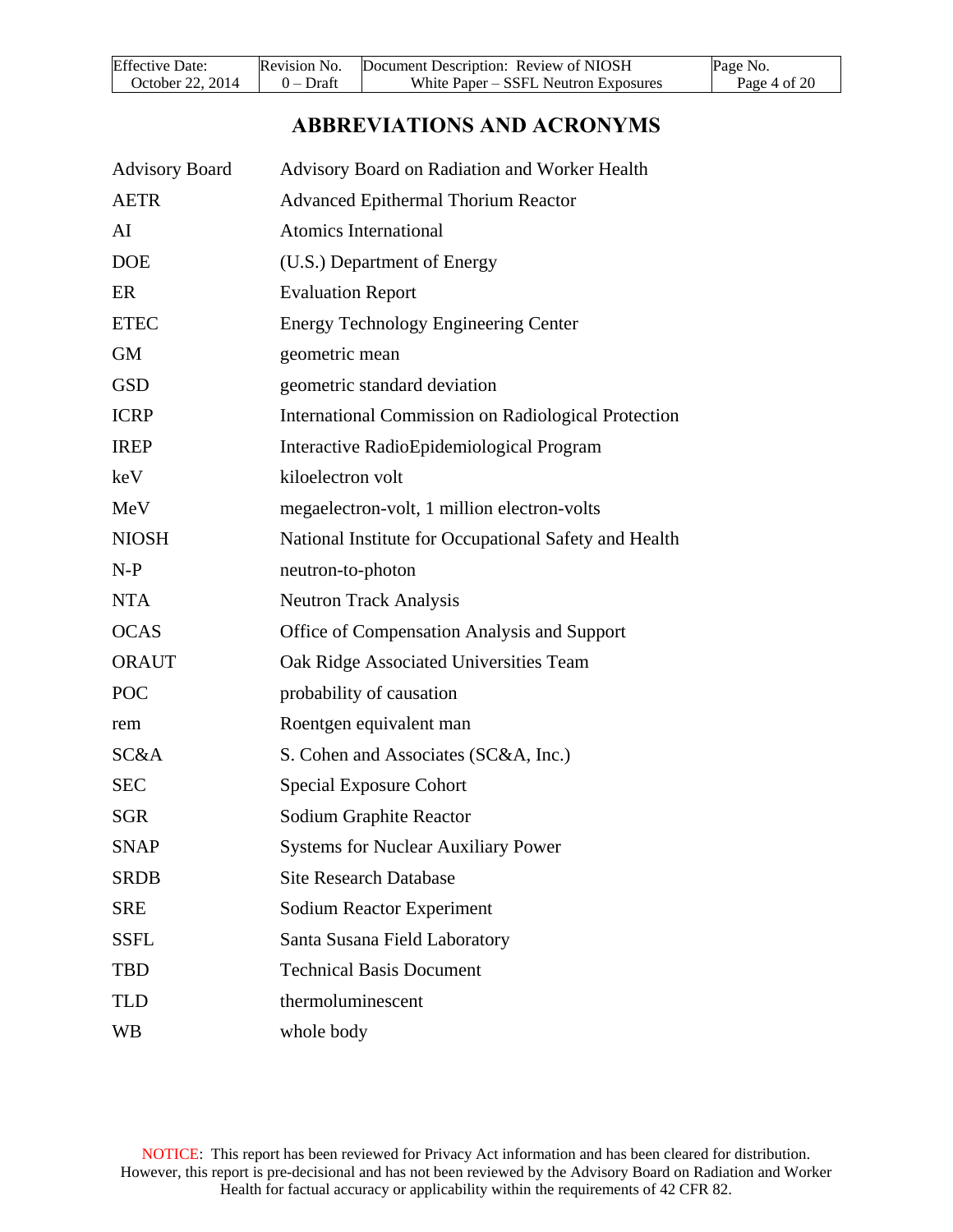| <b>Effective Date:</b> | Revision No. | Document Description: Review of NIOSH | Page No.     |
|------------------------|--------------|---------------------------------------|--------------|
| October 22, 2014       | $0$ – Draft  | White Paper – SSFL Neutron Exposures  | Page 5 of 20 |

### **1.0 STATEMENT OF PURPOSE**

<span id="page-4-0"></span>The purpose of this review is to examine the proposed National Institute for Occupational Safety and Health (NIOSH) model for assigning neutron doses at the Santa Susana Field Laboratory (SSFL). NIOSH's proposed neutron model is presented in the white paper entitled, *Neutron Exposures at Area IV of the Santa Susana Field Laboratory and Related Sites (Hughes 2010).* The neutron model and underlying data were evaluated for relevance to potential neutron exposures at SSFL and claimant favorability.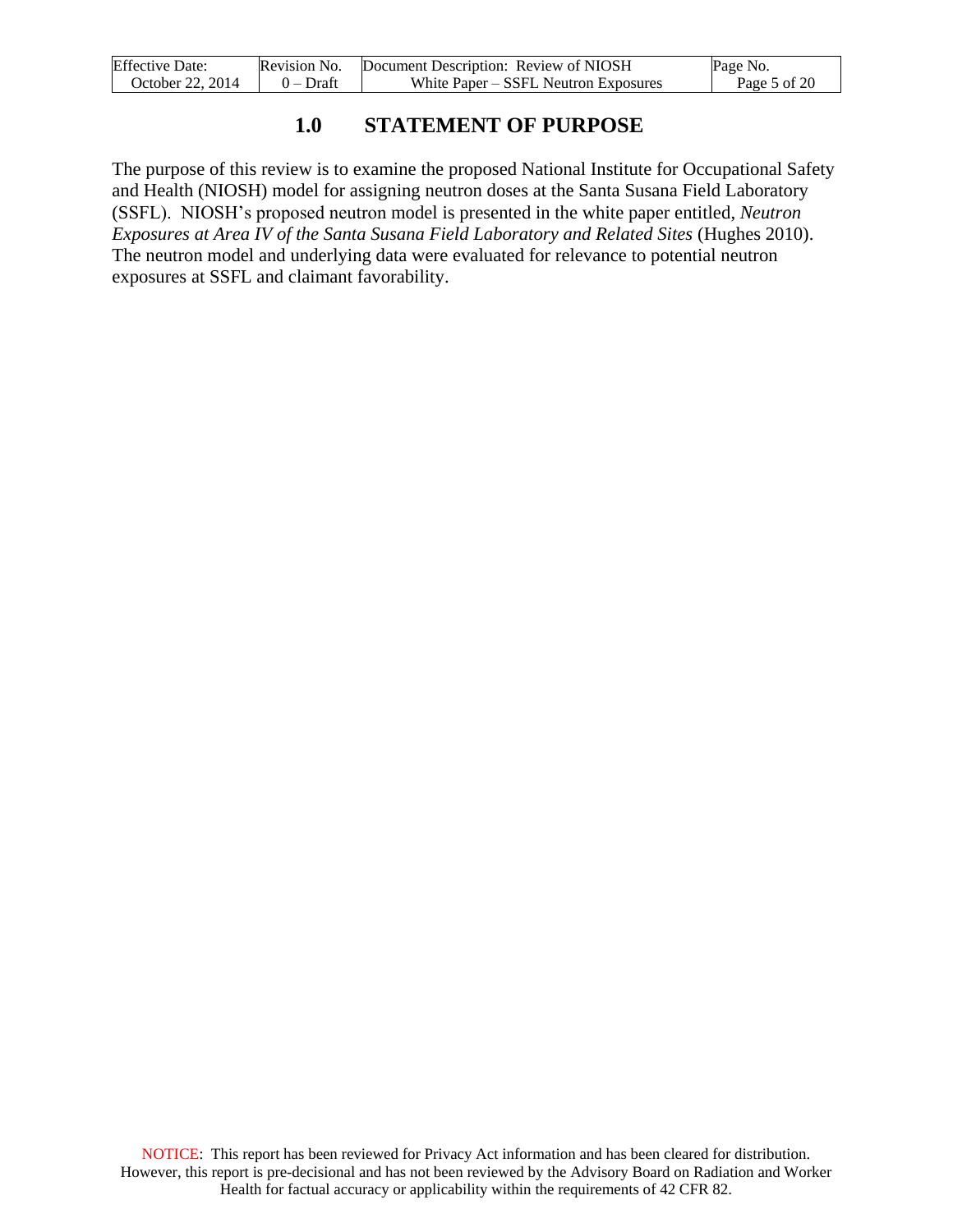| <b>Effective Date:</b> | Revision No. | Document Description: Review of NIOSH | Page No.     |
|------------------------|--------------|---------------------------------------|--------------|
| October 22, 2014       | $0$ – Draft  | White Paper – SSFL Neutron Exposures  | Page 6 of 20 |

### <span id="page-5-0"></span>**2.0 HISTORICAL MILESTONES LEADING UP TO THIS REVIEW**

In August of 2008, SC&A submitted a draft report entitled, *Review of the NIOSH Site Profile for the Santa Susana Field Laboratory* (SC&A 2008). In the review of ORAUT-TKBS-0038-6, *Technical Basis Document for Atomics International – Occupational External Dosimetry*  (ORAUT 2006, also referred to as TBD-6), SC&A identified a total of seven findings that were subsequently summarized by SC&A in the *Issues Resolution Matrix for the Santa Susana Site*  Profile Review<sup>1</sup> and discussed by the SSFL Work Group in August 2008, April 2009, and again in April 2010. Included among seven findings pertaining to external monitoring for neutrons were **Findings 4.6-2 and 4.6-4**, which state the following:

#### **Finding 4.6-2. Workers were unlikely to have been monitored for thermal neutrons**

*As stated in Section 6.2, "…Both fast and thermal neutrons were measured and recorded as whole-body (WB) dose in rem." This statement is contradicted in Section 6.4, where it states, "…It is assumed that the dose recorded was the result of fast neutron exposure."*

*The second statement is likely to be correct, since the common practice at DOE facilities was to assess NTA film for tracks produced by proton recoil. It is unlikely that NTA dosimeters were modified and calibrated for track analysis of thermal neutrons. [Tracks in emulsions exposed to thermal neutrons may be produced by nitrogen in the gelatin that captures a thermal neutron and releases a 0.58 MeV proton* –  $N^{14}(n, p) C^{14}$ .]

#### **Finding 4.6-4. NTA film applicability to neutrons at energies below 500 keV**

*This TBD assumes that the NTA film effectively measured all neutron exposure received at AI, and does not consider correction factors for the insensitivity of NTA to neutrons at energies below 500 keV. Actual neutron energy spectrum data is limited to a few facilities (i.e., SRE). There is no discussion of neutron-to-photon ratios in the site profile; however, it is mentioned as an option for calculating thermal neutron exposure in the ER report.*

In response to Findings 4.6-2, 4.6-4, and SSFL Work Group discussions, NIOSH issued the white paper Hughes 2010 on June 14, 2010. SC&A was asked by the Advisory Board to review Hughes 2010 as an action item arising from the April 2010 Work Group meeting.

 $\overline{a}$ 

<sup>&</sup>lt;sup>1</sup> The issues matrix is a "living document" that was originally created by  $SC&A$  and has been updated several times by both NIOSH and SC&A based on Work Group discussions and any additional guidance or information that comes to light over time.

NOTICE: This report has been reviewed for Privacy Act information and has been cleared for distribution. However, this report is pre-decisional and has not been reviewed by the Advisory Board on Radiation and Worker Health for factual accuracy or applicability within the requirements of 42 CFR 82.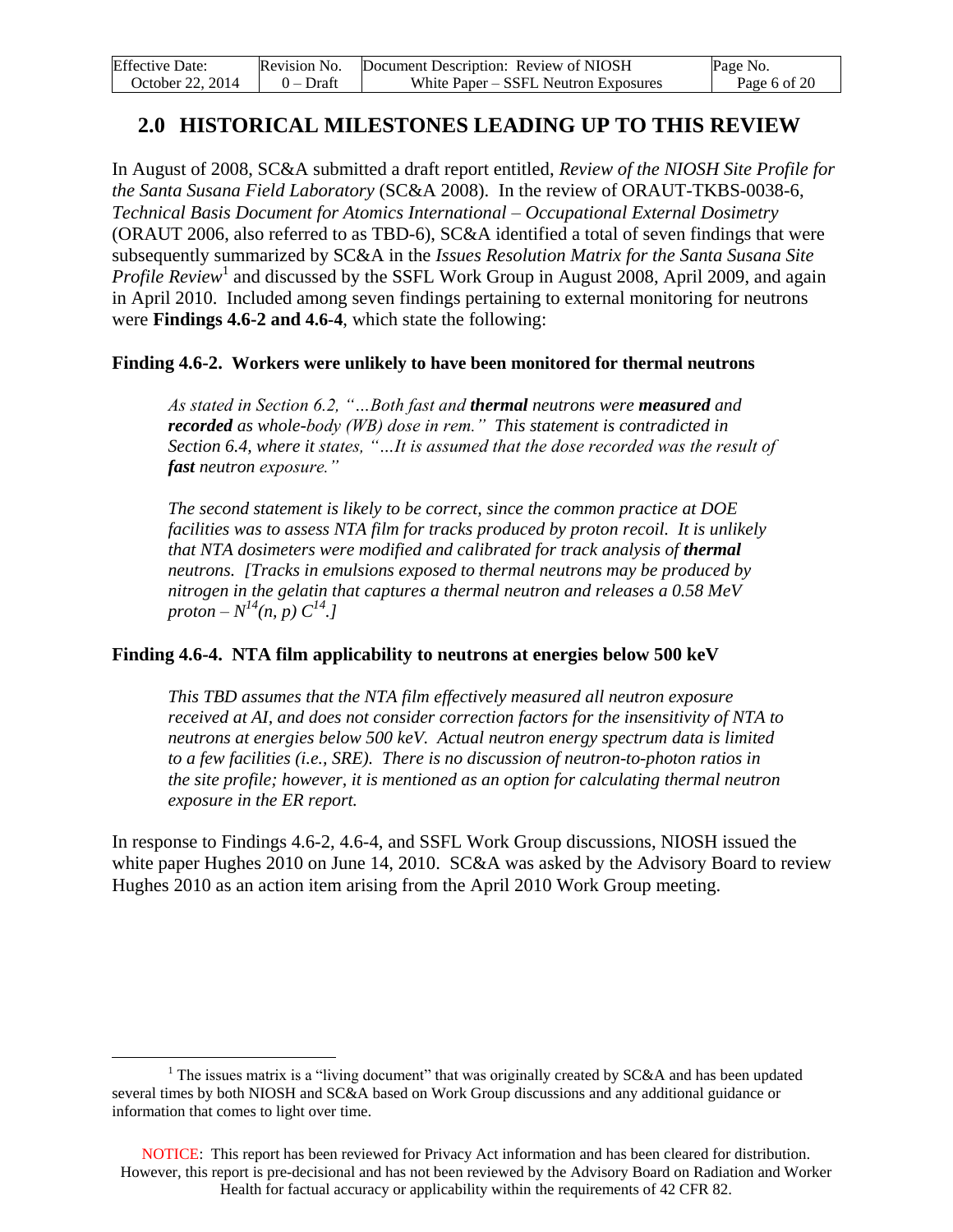| <b>Effective Date:</b> | Revision No. | Document Description: Review of NIOSH | Page No.     |
|------------------------|--------------|---------------------------------------|--------------|
| October 22, 2014       | $0$ – Draft  | White Paper – SSFL Neutron Exposures  | Page 7 of 20 |

## **3.0 OVERVIEW OF NIOSH N-P COWORKER MODEL**

<span id="page-6-0"></span>NIOSH performed an extensive review of available documentation, records, and site-specific interviews that characterize neutron monitoring practices and overall radiological monitoring and control at the SSFL and related sites. $^2$  Based on this review, it was determined that, while there was a well-documented radiation safety program, there may have been a lack of consistent access control to prevent unmonitored workers from entering restricted radiological areas. In addition, while neutron monitoring was in place to some extent, the limitations of the monitoring technology employed at the time (NTA Film) and inconsistent application of neutron monitoring led to the decision that an alternate method needed to be developed to evaluate neutron doses to SSFL workers.

NIOSH has elected to utilize ratios of neutron-to-photon (N-P) dose, based on available survey reports from SSFL, so that individual external exposure records could be used to evaluate and bound the potential neutron dose received by individual workers. A summary of available survey reports is presented in Table 1 (recreated from Table 1 of Hughes 2010). Many of the reports were similarly structured and contained important information, such as purpose of the survey, measurement location, reactor power level, and important shielding configurations. The paired neutron and photon measurements contained in the survey reports were transcribed by NIOSH into an Microsoft Excel® file for analysis [the Excel file can be found at (O:\AB Document Review\Santa Susana\Neutron white paper files\NP data analysis worksheet LDH 05252010.xls)]. Table 1 shows a reasonably positive correlation between the photon and neutron dose based on the Pearson (r) and Spearman (ρ) coefficients; the only exceptions are the SRE and SNAP 8 reactors, the data for which did not show a very strong correlation.

| <b>Reactor</b>            | <b>Reactor</b><br><b>Operating</b><br><b>Dates</b> | <b>Survey</b><br>Data<br>Range | # of<br>Data<br><b>Points</b> | <b>Pearson</b><br>(r) | <b>Spearman</b><br>$(\rho)$ | <b>SRDB Ref IDs for Survey</b><br>Reports*                                                                                                      |
|---------------------------|----------------------------------------------------|--------------------------------|-------------------------------|-----------------------|-----------------------------|-------------------------------------------------------------------------------------------------------------------------------------------------|
| $AE-6/$<br>$L-85$         | 1955-1980                                          | $1959-$<br>1974                | 826                           | 0.87                  | 0.79                        | 74959, 74972, 75034, 75037-<br>75039, 75042, 75043, 75048,<br>75054, 75058, 75064, 75065,<br>75066, 75261, 75415, 75416,<br>75418, 75050, 75070 |
| <b>SNAP</b><br><b>CTR</b> | 1962-1964                                          | 1964                           | $\overline{2}$                | Not Enough<br>Data    | Not Enough<br>Data          | 74987                                                                                                                                           |
| <b>SRE</b>                | 1957-1964                                          | 1963                           | 186                           | 0.04                  | 0.44                        | 74841-74846, 74849, 74850,<br>74852, 74854                                                                                                      |
| <b>STIR</b>               | 1960-1972                                          | 1968                           | 33                            | 0.93                  | 0.92                        | 75032                                                                                                                                           |
| <b>SGR</b>                | 1956-1967                                          | 1967                           | 18                            | 0.98                  | 0.94                        | 74999                                                                                                                                           |
| SNAP <sub>8</sub>         | 1968-1969                                          | 1969                           | 82                            | 0.02                  | 0.65                        | 77450, 77451, 77561                                                                                                                             |
| <b>AETR</b>               | 1960-1974                                          | 1972                           | 21                            | 0.97                  | 0.71                        | 75055                                                                                                                                           |
| $L-77$                    | 1960–1976                                          | 1964                           | 8                             | 0.998                 | 0.62                        | 77526                                                                                                                                           |

**Table 1. Summary of Available Neutron-Photon Survey Reports for Various SSFL Reactor Areas (Recreation of Table 1 of Hughes 2010)** 

\* Incorporated by reference in Hughes 2010.

 $\overline{a}$  $2^2$  The SSFL is considered part of the Energy Technology Engineering Center (ETEC), which consisted of the Canoga Avenue Facility, Downey Facility, and DeSoto Facility in addition to Area IV of the SSFL.

NOTICE: This report has been reviewed for Privacy Act information and has been cleared for distribution. However, this report is pre-decisional and has not been reviewed by the Advisory Board on Radiation and Worker Health for factual accuracy or applicability within the requirements of 42 CFR 82.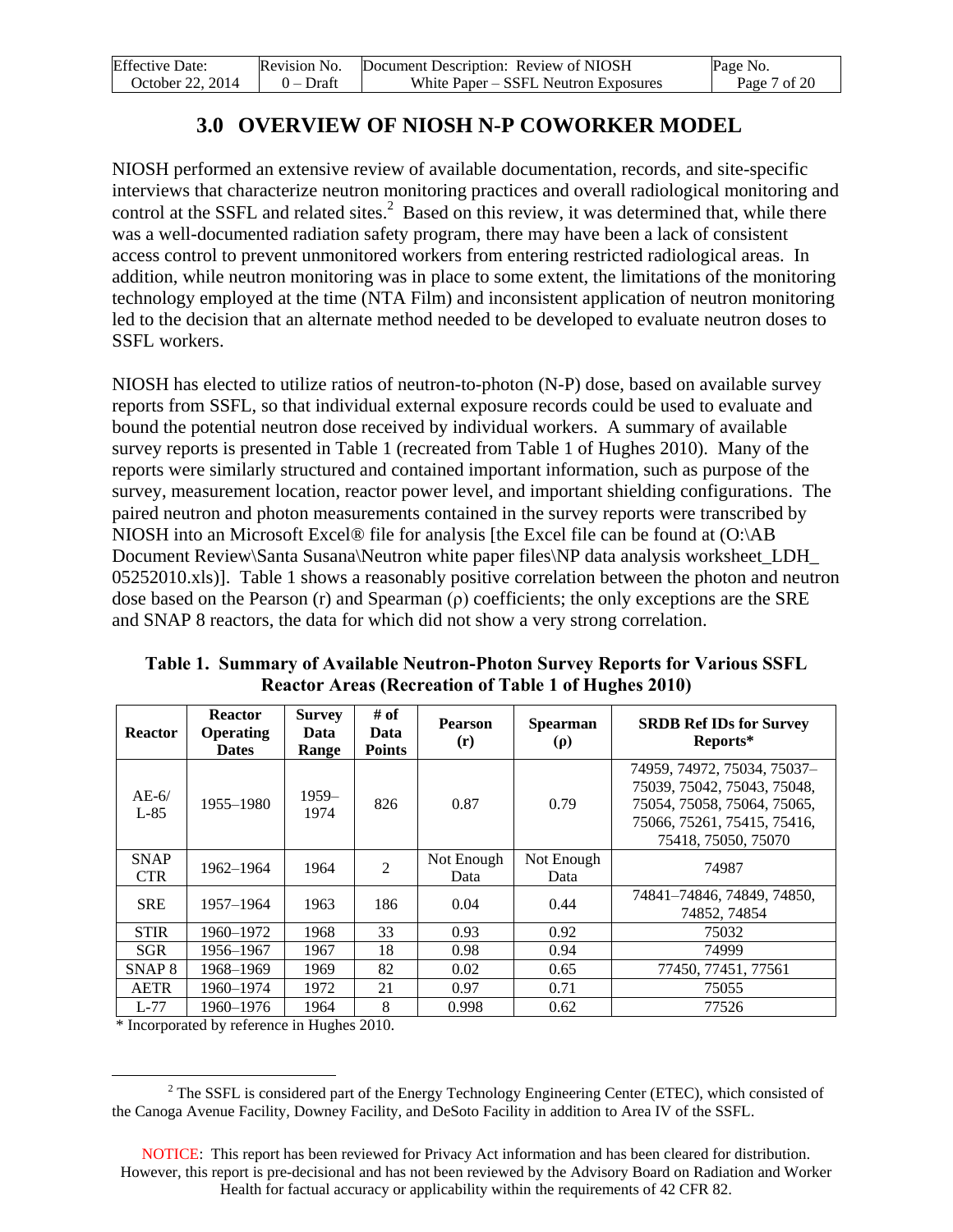| <b>Effective Date:</b> | Revision No. | Document Description: Review of NIOSH | Page No.     |
|------------------------|--------------|---------------------------------------|--------------|
| October 22. 2014       | $0$ – Draft  | White Paper – SSFL Neutron Exposures  | Page 8 of 20 |

In selecting an appropriate model for the N-P data, NIOSH found that the data from all reactors except the SRE, SNAP 8 and L-77 fit reasonably well to a lognormal distribution. Lognormal parameter values for the N-P data from the seven reactors are presented in Table 2. In Table 2, GM refers to the geometric mean and GSD to the geometric standard deviation. It was determined that data from SRE, SNAP 8, and L-77 would be omitted from the analysis because they did not fit the lognormal model. In addition, NIOSH considered it claimant favorable to exclude these data, since most N/P values associated with those three reactors were less than 1.

| <b>Reactor</b>    | <b>GM</b> | <b>GSD</b> | Upper $95^{\text{th}}$<br>Percentile |
|-------------------|-----------|------------|--------------------------------------|
| $AE-6/L-85$       | 1.73      | 2.76       | 9.22                                 |
| <b>SRE</b>        | 0.24      | 4.91       | 3.32                                 |
| <b>STIR</b>       | 1.07      | 2.07       | 3.54                                 |
| <b>SGR</b>        | 5.73      | 1.42       | 10.19                                |
| SNAP <sub>8</sub> | 0.45      | 8.92       | 16.46                                |
| <b>AETR</b>       | 1.23      | 2.41       | 5.2                                  |
| $L-77$            | 0.60      | 6.84       | 14.29                                |

**Table 2. Lognormal Fit of N-P Data for Individual Reactors** 

Source: Hughes 2010, Table 2

The remaining data were fit to a lognormal distribution with a GM of 1.73, a GSD of 2.76, and a 95<sup>th</sup> percentile value of 9.18. Hughes 2010, page 9, instructs the dose reconstructor to apply this distribution in the following manner:

*The neutron to photon ratio should be applied to all workers at SSFL sites who worked in or near the reactor areas and who were expected to have been exposed to neutron radiation in addition to photon radiation, regardless whether they were issued a radiation monitoring badge for neutrons or photons… The distribution should be multiplied by the measured and missed photon dose (or coworker dose if unmonitored worker* [sic] *suspected of exposure) using Monte Carlo combination methods.*

NIOSH indicates that any existing neutron monitoring records for a specific worker should be analyzed individually by the dose reconstructor to determine the claimant favorability of using existing data over the aforementioned approach.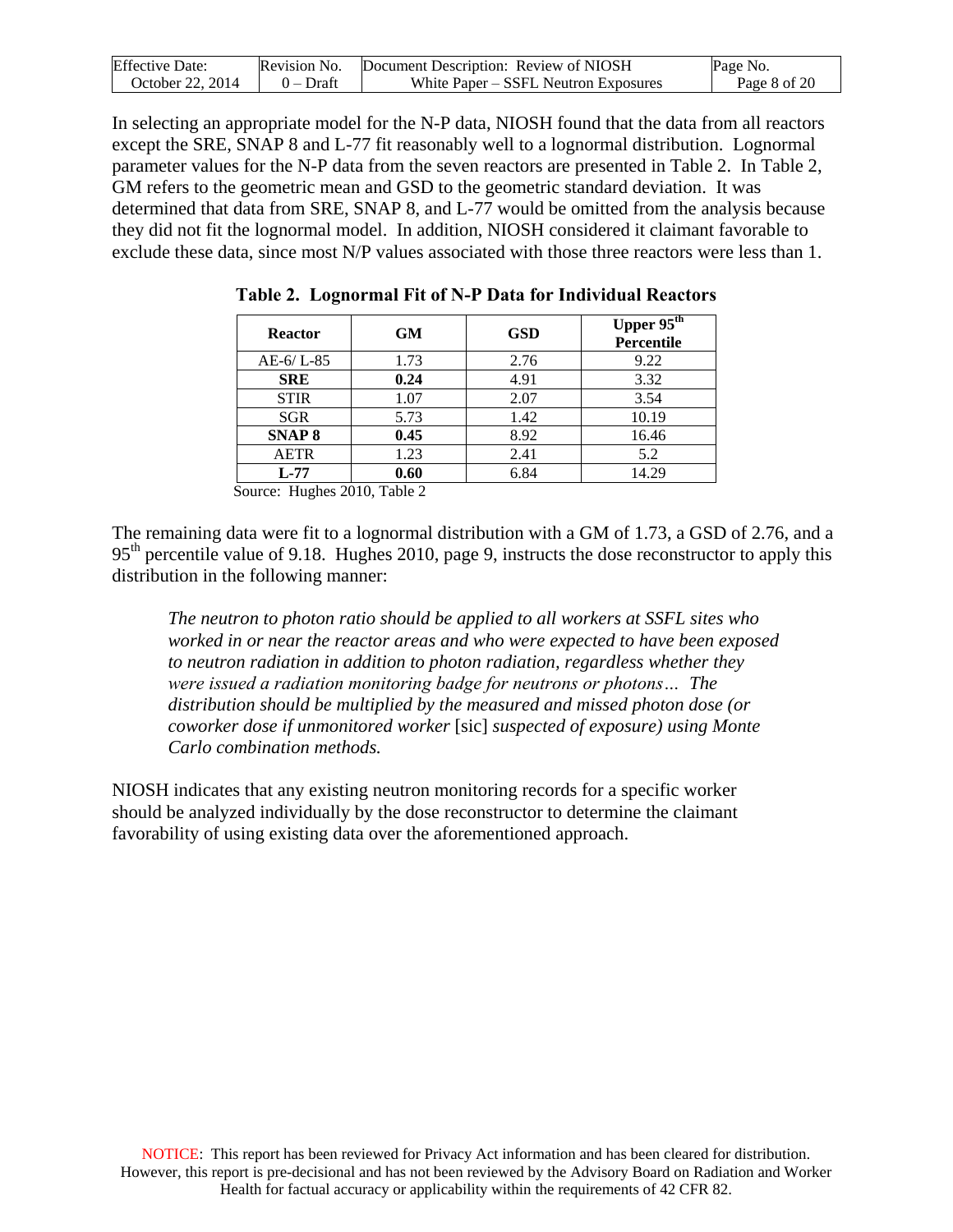<span id="page-8-0"></span>

| <b>Effective Date:</b> |             | Revision No. Document Description: Review of NIOSH | Page No.     |
|------------------------|-------------|----------------------------------------------------|--------------|
| October 22, 2014       | $0$ – Draft | White Paper – SSFL Neutron Exposures               | Page 9 of 20 |

### **4.0 DETAILED REVIEW**

This section provides detailed discussions of the following seven areas of focused investigation in the SC&A review:

- Sources of Data Utilized in N-P Ratio Development
- Comparison of Rank Ordered N-P Ratios to Lognormally Fit N-P Ratios
- Comparison of N-P Ratio Data by General Area of Survey Measurement
- Selection of Neutron Survey Data When Multiple Paired Measurements Exist
- Omission of Data from Three Reactors
- Age of the Reactor Core at Time of Survey
- Use of Latest International Commission on Radiological Protection (ICRP) Guidance on Radiation Weighting Factors

#### <span id="page-8-1"></span>**4.1 SOURCES OF DATA UTILIZED IN N-P RATIO DEVELOPMENT**

Although the NIOSH coworker model uses data from five reactors (comprising 911 data points), more than 90% are from the AE-6/L-85 reactor. This would obviously be of concern if the N-P ratios for that facility were generally lower than those for the other reactor facilities, as the sitewide N-P distribution parameters that are derived from the data would not be claimant favorable. SC&A rank-ordered the N-P ratios for the AE-6/L-85 reactor area, as well as the other reactor areas used in the NIOSH analysis, to determine how the AE-6/L-85 data might bias the overall results. The rank-ordered survey data are shown in Figure 1.



**Figure 1. Rank-Ordered N-P Data by Reactor** 

<span id="page-8-2"></span>As seen in Figure 1, the AE-6/L-85 reactor N-P ratios are generally limiting (i.e., higher) when compared to three of the four other reactors. Although the SGR reactor had higher N-P ratios than the AE-6/L-85, that survey was based on a set of 18 measurements taken on a single day in 1967 at various locations outside the reactor building and distant from normal work locations. In addition, the SGR reactor ceased operating in 1967. Thus, its N-P data may not represent typical

NOTICE: This report has been reviewed for Privacy Act information and has been cleared for distribution. However, this report is pre-decisional and has not been reviewed by the Advisory Board on Radiation and Worker Health for factual accuracy or applicability within the requirements of 42 CFR 82.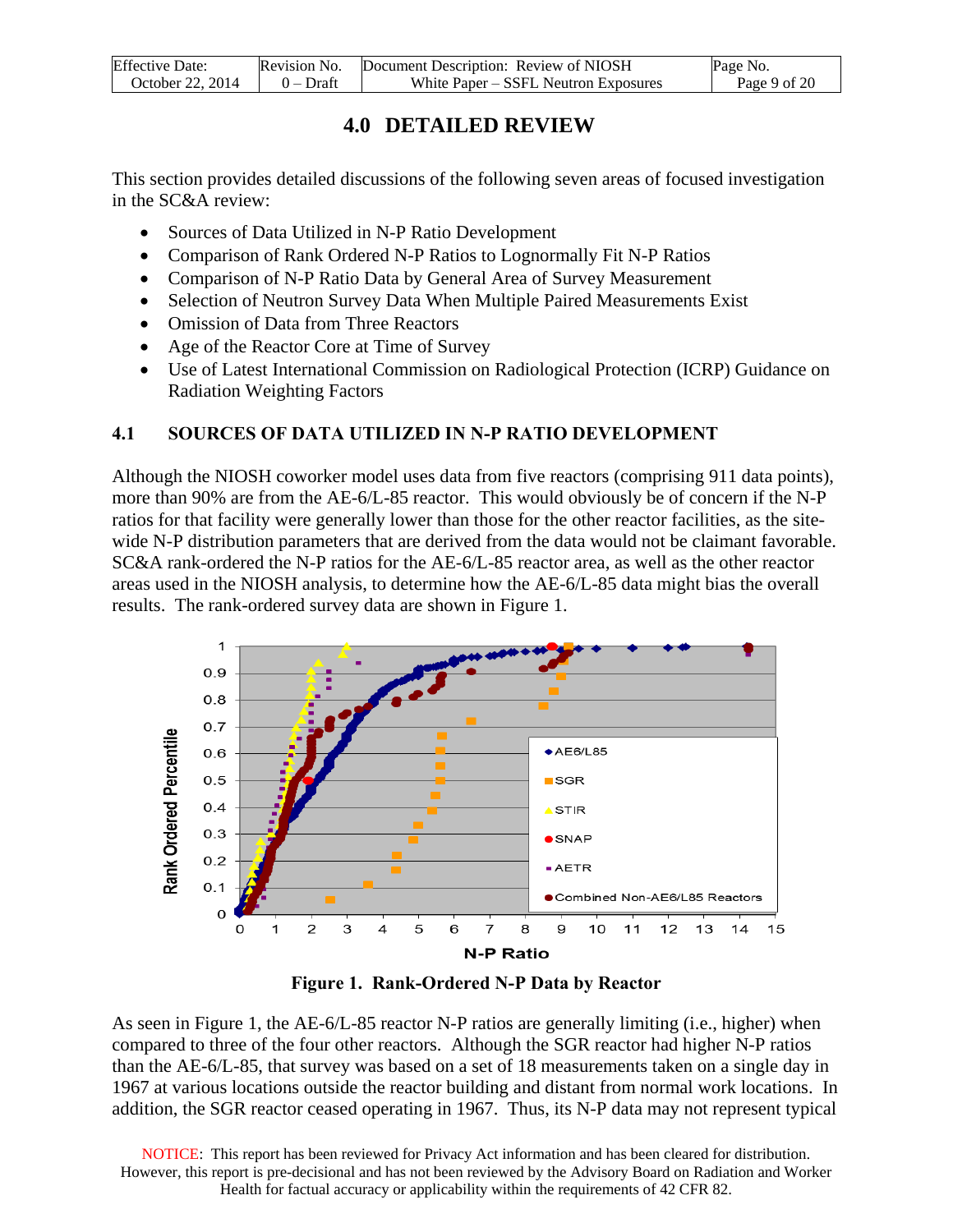| <b>Effective Date:</b> | Revision No. | Document Description: Review of NIOSH | Page No.        |
|------------------------|--------------|---------------------------------------|-----------------|
| October 22. 2014       | $0$ – Draft  | White Paper – SSFL Neutron Exposures  | Page 10 of $20$ |

operations and neutron exposure potential through the relevant portion of the post-SEC period (1965 through 1987). It is also worth noting that the SGR data were taken with the more conservative Eberline PNC-1 neutron detector, while most of the AE-6/L-85 measurements were taken with the less conservative Ludlum Tissue Equivalent detector. The differences in measured neutron dose rates between these two types of detectors are further discussed in Section 4.4.

When comparing the AE-6/L-85 data to the data for the four other reactors combined, the AE-6/L-85 is limiting from about the  $20<sup>th</sup>$  percentile to the  $80<sup>th</sup>$  percentile. Therefore, it does not appear that the AE-6/L-85 data unduly bias the derived site-wide N-P ratio distribution.

#### <span id="page-9-0"></span>**4.2 COMPARISON OF RANK ORDERED N-P RATIOS TO LOGNORMALLY FIT N-P RATIOS**

SC&A performed a simple rank order of the raw data to see how the lognormally fit values compare at the 50<sup>th</sup> and 95<sup>th</sup> percentile. The resulting comparison is shown in Figure 2. As seen in Figure 2, the rank ordered  $50<sup>th</sup>$  percentile N-P ratio is higher (2.07) than the lognormally fit  $50<sup>th</sup>$  percentile (1.73), which represents approximately a 20% increase over the white paper value. Conversely, the rank ordered  $95<sup>th</sup>$  percentile is lower (6.25) than the lognormally fit  $95<sup>th</sup>$ percentile (9.16), which represents a 33% decrease over the white paper value. Therefore, when comparing the data to the lognormal model, the simple rank ordering of the data appears to be more claimant favorable at the  $50<sup>th</sup>$  percentile, while the fitted values are more claimant favorable at the upper end of the distribution.



<span id="page-9-1"></span>**Figure 2. Comparison of NIOSH White Paper 50th and 95th Percentile Values with the Rank-Ordered Raw Data** 

In summary, it appears that for the NIOSH model, a slightly lower fitted median value is compensated by the higher  $95<sup>th</sup>$  percentile, and results in a generally claimant-favorable neutron dose distribution for the purposes of assessing probability of causation (POC) in the Interactive RadioEpidemiological Program (IREP).

NOTICE: This report has been reviewed for Privacy Act information and has been cleared for distribution. However, this report is pre-decisional and has not been reviewed by the Advisory Board on Radiation and Worker Health for factual accuracy or applicability within the requirements of 42 CFR 82.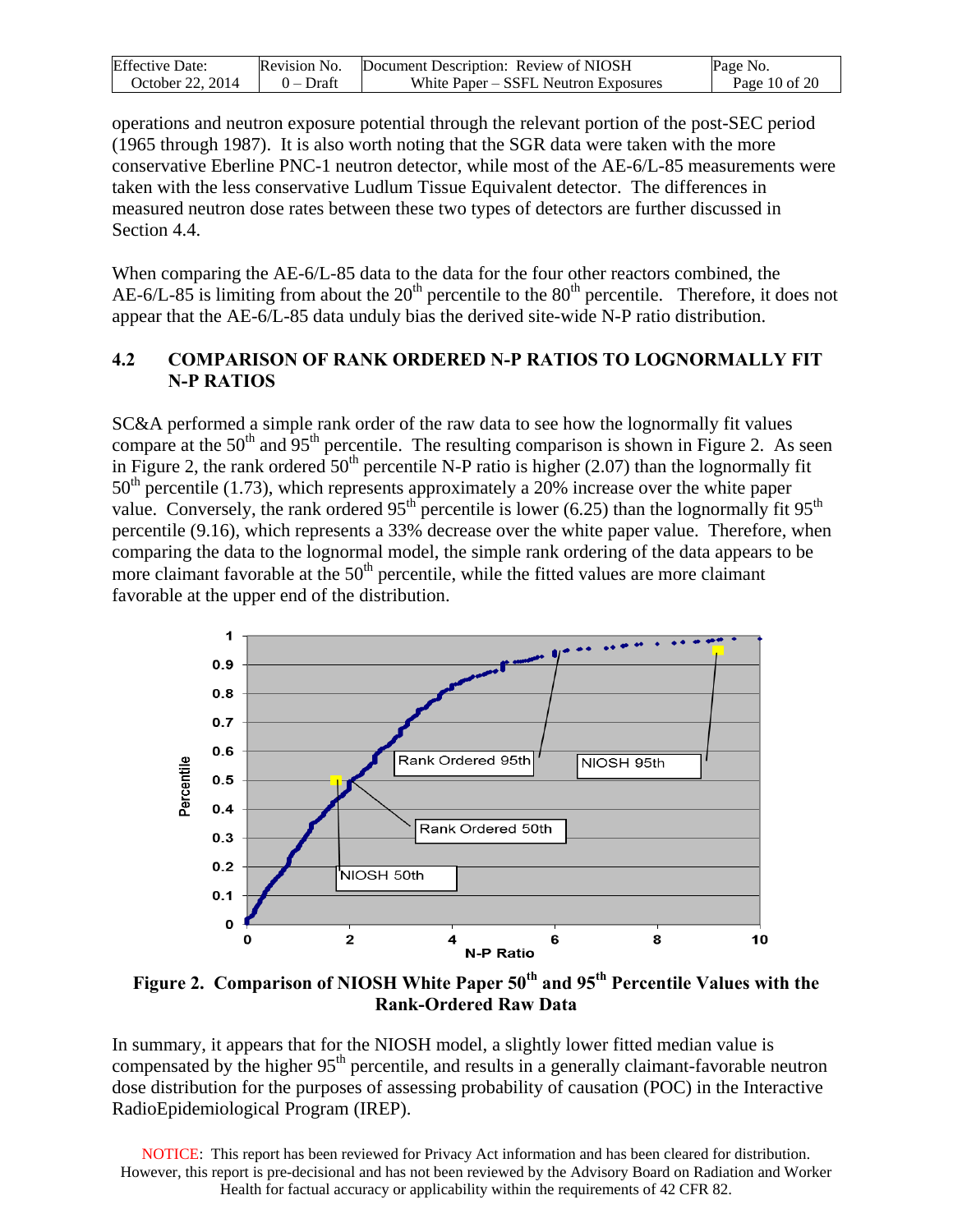| <b>Effective Date:</b> | Revision No. | Document Description: Review of NIOSH | Page No.        |
|------------------------|--------------|---------------------------------------|-----------------|
| October 22. 2014       | $0$ – Draft  | White Paper – SSFL Neutron Exposures  | Page 11 of $20$ |

#### <span id="page-10-0"></span>**4.3 COMPARISON OF N-P RATIO DATA BY GENERAL AREA OF SURVEY MEASUREMENT**

The location where survey measurements were taken is an important factor to consider when analyzing and developing realistic or bounding neutron exposures. For example, if the survey measurements were taken directly on the reactor face, then the resulting N-P ratio is likely to be smaller because of the large unattenuated gamma fluence that close to the reactor. Additionally, this would not be consistent with a normal working configuration for workers. Conversely, if the measurements were taken outside of the reactor building, such as around an exclusion fence, the N-P ratio is likely to be higher due to increased attenuation of the gamma component from shielding from the reactor building walls and other obstructions. Ideally, the survey measurements would be taken in established working areas, such as the reactor control room or other surrounding work areas of the building.

In order to gain insight into where the survey measurements were taken and what implications that might have on a site-wide N-P ratio, SC&A compiled general location data from the original survey reports. Survey locations were classified in three general categories: outside the reactor building, within a structure adjacent to the reactor building, $3$  and normal working locations within the reactor building.

A summary of the number of measurements in each category is shown in Table 3. Of the 911 data points used in the coworker model, approximately76% were measured outside the reactor building, about 9% were taken in an adjacent structure and only about 13% were taken in a typical working location of the reactor building. It is not surprising that a comparison of the magnitude of N-P ratios by location show that the measurements taken outside the reactor building are limiting.

| Location                               | Number of<br><b>Samples</b> | <b>Percentage of</b><br><b>Total</b> |
|----------------------------------------|-----------------------------|--------------------------------------|
| Outside and Away from Reactor Building | 541                         | 59.4%                                |
| Directly Outside Reactor Building      | 153                         | 16.8%                                |
| In Adjacent Structure                  | 78                          | 8.6%                                 |
| Work Area in Reactor Building          | 117                         | 12.8%                                |
| Other/Unknown Location                 | つつ                          | 2.4%                                 |

|  |  |  |  |  | Table 3: Locations of Measurement Samples Used in White Paper |
|--|--|--|--|--|---------------------------------------------------------------|
|--|--|--|--|--|---------------------------------------------------------------|

The samples in each category were also rank ordered to determine the magnitude of the N-P ratios in each location category; the results are shown in Figure 3.

 $\overline{a}$ 

<sup>&</sup>lt;sup>3</sup> Some AE-6/L-85 surveys contained data labeled for the 'KEWB Office,' the KEWB reactor was located in a building adjacent to the AE-6/L-85 and operated up until 1966. It has been assumed that the KEWB Office was located within the KEWB reactor building. Reports containing survey data for the KEWB reactor prior to its permanent shutdown in 1966 contain the heading, "Weekly Doses from the AE-6 in the KEWB Office," so it is unclear if the KEWB reactor operations contributed to the listed doses in AE-6/L-85 work spaces.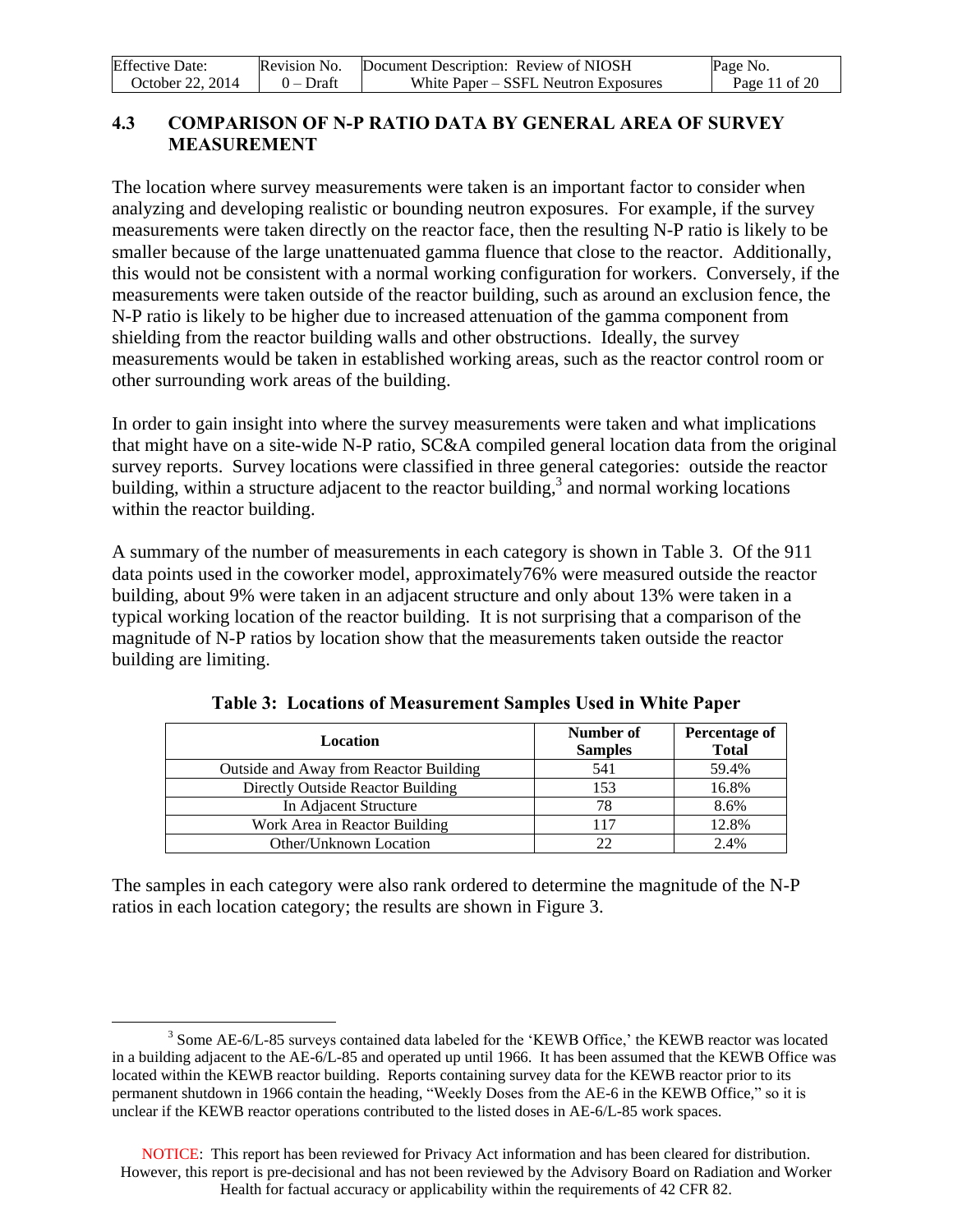| <b>Effective Date:</b> | Revision No. | Document Description: Review of NIOSH | Page No.      |
|------------------------|--------------|---------------------------------------|---------------|
| October 22, 2014       | $0$ – Draft  | White Paper – SSFL Neutron Exposures  | Page 12 of 20 |



**Figure 3: Rank-Ordered N-P Ratios by Measurement Location** 

<span id="page-11-1"></span>It is evident from Figure 3 that the measurements that were taken outside and away from the reactor building resulted in the highest N-P ratios, for the reasons cited above. While locations outside of the reactor building are not considered to be a realistic or consistent work location, the fact that the majority of samples under consideration are taken in such areas will bias the resulting site-wide N-P ratio in the claimants' favor.

#### <span id="page-11-0"></span>**4.4 SELECTION OF NEUTRON SURVEY DATA WHEN MULTIPLE PAIRED MEASUREMENTS EXIST**

It was found in at least two reports (Owen 1971and SSFL 1968) that neutron dose rates were measured using two different survey meter types (Ludlum Tissue Equivalent Neutron Meter and the Eberline PNC-1 Neutron Meter) at the same time and location. The Eberline PNC-1 meter provided doses for both thermal and fast neutrons, while the Ludlum meter provided only a single neutron dose rate. In these cases, it appears that only the results from the Ludlum were used in the development of the N-P ratio, though the Eberline PNC-1 dose rates were consistently higher. There were 50 such paired measurements from the two identified reports and the neutron dose rate from the Eberline PNC-1 meter was, on average, approximately **3 times higher** than the Ludlum Tissue Equivalent meter. In only one instance did the Ludlum neutron result surpass the Eberline measurements.

Figure 4 shows the magnitude of the ratio of the Eberline to Ludlum results, ranked from lowest to highest, for all 50 neutron measurement pairings.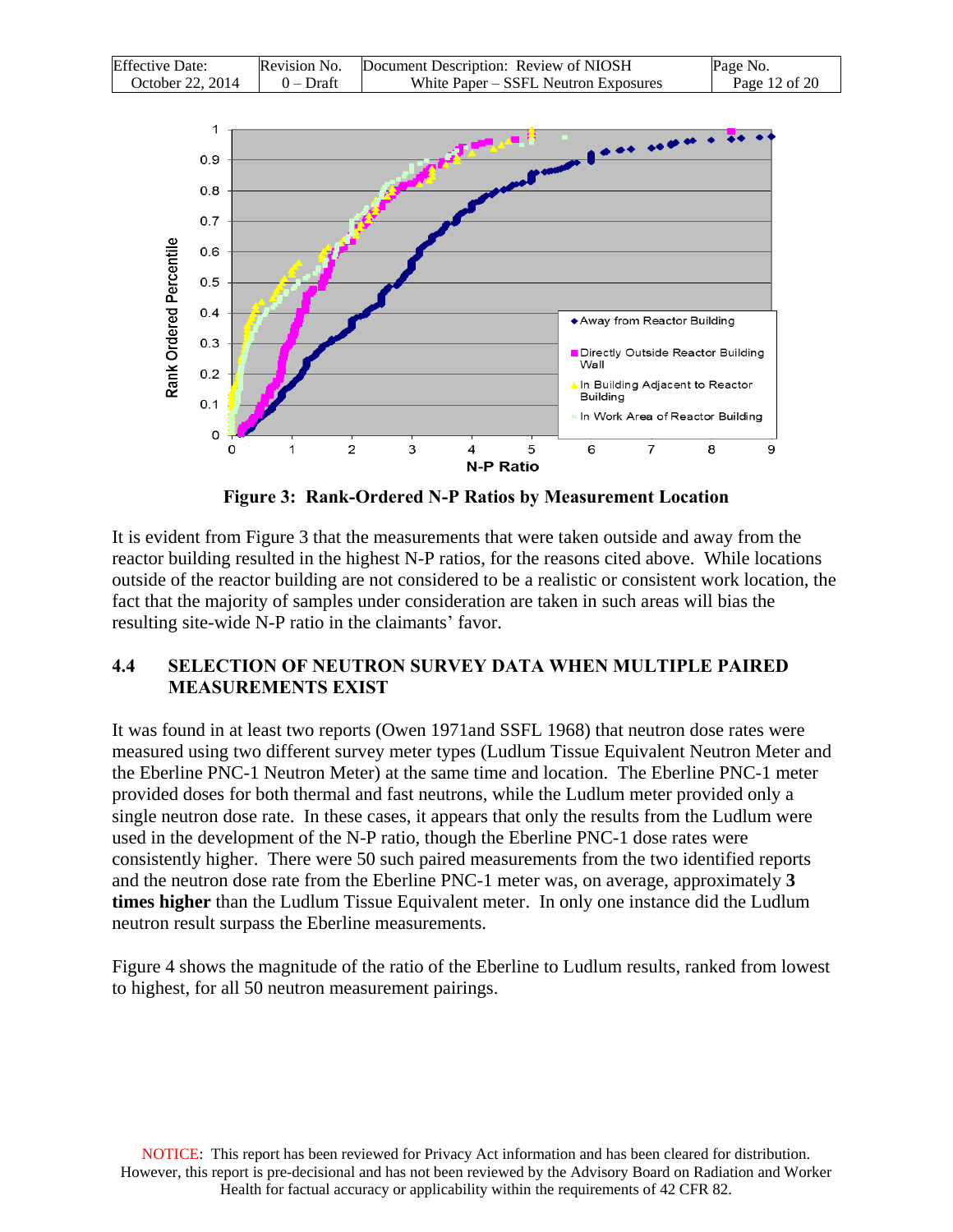| <b>Effective Date:</b> | Revision No. | Document Description: Review of NIOSH | Page No.      |
|------------------------|--------------|---------------------------------------|---------------|
| October 22, 2014       | 0 – Draft    | White Paper – SSFL Neutron Exposures  | Page 13 of 20 |



**Figure 4: Ratio of Neutron Dose Rates (Eberline PNC-1 Neutron Detector/Ludlum Tissue Equivalent)** 

<span id="page-12-0"></span>Because the Eberline PNC-1 neutron measurements are typically higher than the Ludlum Tissue Equivalent results and there is no apparent technical reason to reject the Eberline measurements, it would be claimant favorable to choose the Eberline measurements over the Ludlum measurements. NIOSH provides no justification as to why the Ludlum Tissue Equivalent results were used while the Eberline PNC-1 results were ignored. It would seem prudent to at least include both sets of measurements when developing a site-wide neutron/photon ratio. It is worth noting that results from an Eberline PNC-1 meter were accepted in the analysis when there were no available Ludlum neutron measurements. An example of where Eberline readings were used in the analysis is found in Klostermann 1967for the SGR reactor which, not surprisingly, is the limiting reactor out of those used in the analysis (see Figure 1, Section 4.1).

#### *Finding*

In summary, when measurements from two different types of neutron survey instruments were available, NIOSH chose to use measurements from the less conservative Ludlum Tissue Equivalent neutron meter in developing the neutron exposure model. SC&A believes that NIOSH should provide justification as to why the less claimant-favorable neutron measurement technique was deemed more appropriate for these data.

#### *Observation*

SC&A believes it is noteworthy to comment on the issue of intrinsic bias and uncertainty in the individual neutron and gamma data pairs. Hughes 2010 does not address the intrinsic bias and uncertainty in the N-P ratios that arise from factors such as instrument response characteristics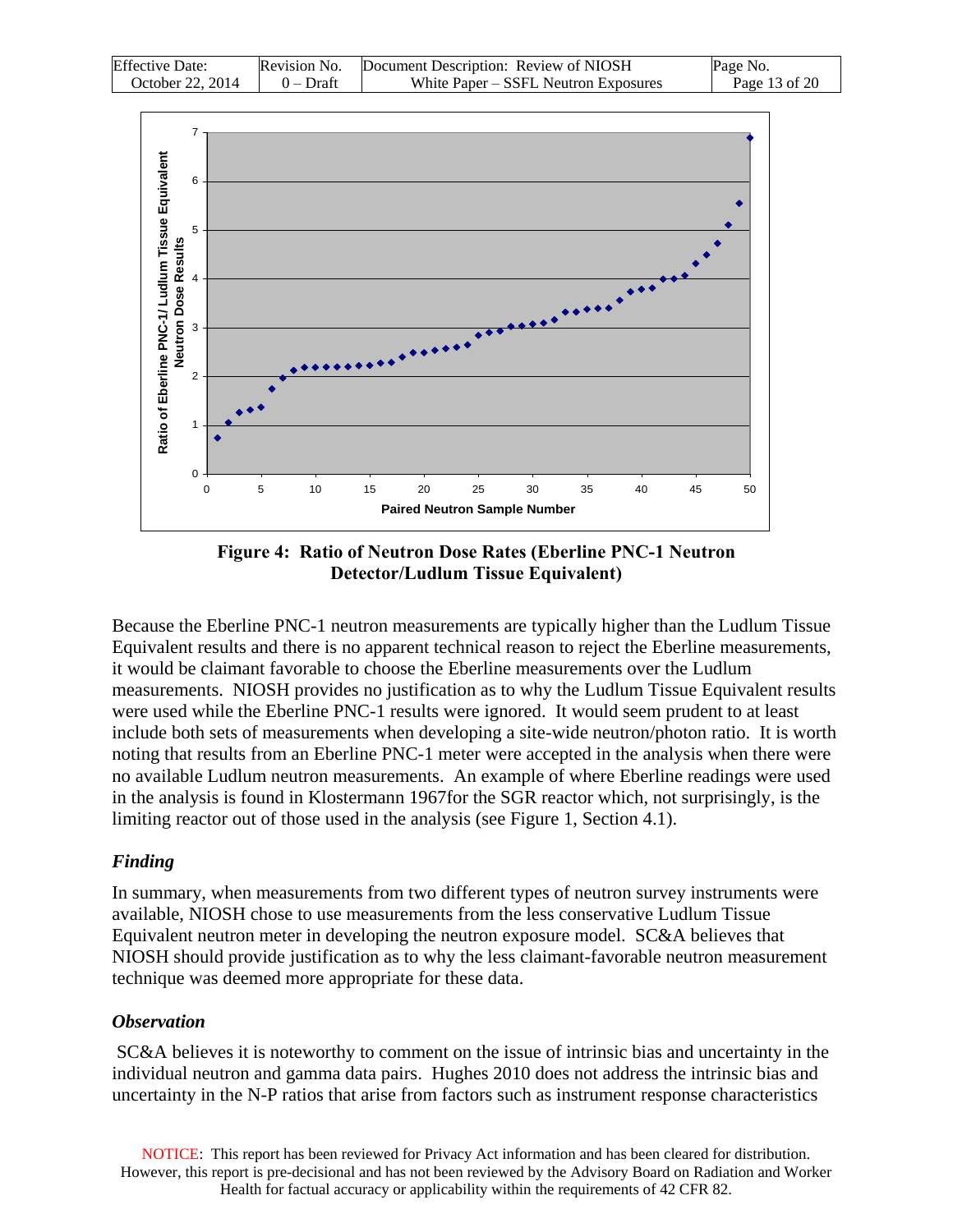| <b>Effective Date:</b> | Revision No. | Document Description: Review of NIOSH | Page No.          |
|------------------------|--------------|---------------------------------------|-------------------|
| October 22. 2014       | $0$ – Draft  | White Paper – SSFL Neutron Exposures  | Page $14$ of $20$ |

and variations in measurement technique among operators. A review of ORAUT-TKBS-0038-6 (ORAUT 2006) and OCAS-IG-001 (OCAS 2006) Section 3.2.2.3, "Neutron Dose Reconstruction – Survey Data - Uncertainty," revealed that both documents are silent on intrinsic bias and uncertainty in survey data, though the subject is covered in detail for film badge and thermoluminescent (TLD) dosimeters. Given NIOSH's recommendation to use Monte Carlo methods, bias and uncertainty factors unique to this dataset could be derived and incorporated in the algorithm for neutron dose calculation. The introduction of a new uncertainty term would increase the GSD to some extent, and result in a more credible and claimant-favorable neutron dose distribution.

### <span id="page-13-0"></span>**4.5 OMISSION OF DATA FROM THREE REACTORS**

As described in Section 3, data for three reactors (SRE, L-77, and SNAP 8) were omitted in developing the site-wide N-P ratio distribution. The rationale provided was that the data did not fit the lognormal distribution, which was the basis for the site-wide N-P distribution. SC&A examined the data from these three omitted reactors to determine how the N-P ratios compared to the derived values presented in the NIOSH white paper.

All surveys for the SRE reactor were taken directly on the core face and therefore do not represent a normal working configuration for the purposes of dose assessment. Because the surveys were taken so close to the actual reactor core, the resulting N-P ratios are all very small, with only 4 of the 186 N-P ratios above the NIOSH-derived  $50<sup>th</sup>$  percentile of 1.73. One of these four measurements appears to be the result of data being entered into the wrong fields and is likely a typo; the other three N-P ratios ranged from 2-2.5, which is well below the NIOSHderived  $95<sup>th</sup>$  percentile of 9.18.

The L-77 reactor had only eight N-P ratio data points, all of which were below the NIOSH 95<sup>th</sup> percentile. The rank-ordered  $50<sup>th</sup>$  percentile N-P ratio for the L-77 reactor was only 0.16 and only three N-P ratios were greater than the NIOSH-derived  $50<sup>th</sup>$  percentile. Of those three values, two were taken at locations labeled 'N. Port' and 'S. Port' which do not appear to be routine work locations, though the third value was taken in a doorway that is assumed to be a normal work area.

When reviewing the survey report for the L-77 (Wildanger 1964), it was found that neutron dose data were provided for three separate energies: 'thermal,' '1 MeV,' and '2.5 MeV.' When NIOSH compiled data from this report, the '2.5 MeV' dose rate data were considered for the fast neutron component and the '1 MeV' dose rate data were ignored.

#### *Finding*

SC&A believes that NIOSH should provide justification as to why the '1 MeV' neutron dose was not considered when analyzing the N-P ratios for this reactor. For example, NIOSH could have added the '1 MeV' and '2.5 MeV' dose rates together to obtain the combined "fast neutron" component. If the two fast neutron components are added, this results in an 89% increase in total neutron dose on average, which almost doubles the resulting N-P ratios for the L-77.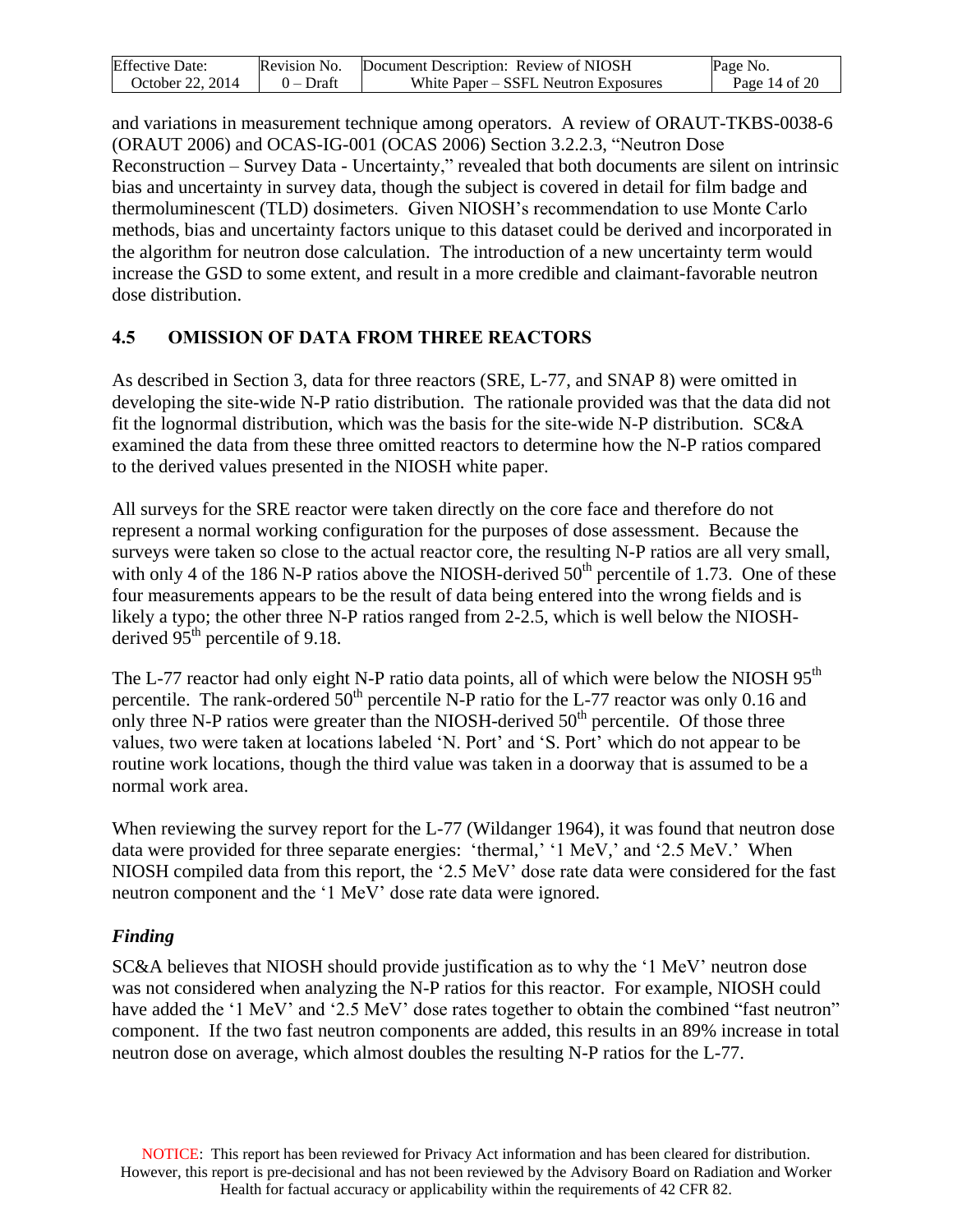| <b>Effective Date:</b> | Revision No. | Document Description: Review of NIOSH | Page No.      |
|------------------------|--------------|---------------------------------------|---------------|
| October 22. 2014       | $0$ – Draft  | White Paper – SSFL Neutron Exposures  | Page 15 of 20 |

The SNAP 8 reactor had 82 N-P ratio data points associated with it. Of the 82 values, 26 (or about 32%) were zero, in that there was a positive gamma dose, but no associated neutron dose. There were also about eight measurements that indicated a positive neutron dose with no associated gamma component (these were incorrectly entered as an N-P ratio of '0' in the NIOSH compilation). If both of these sets of 'zero' measurements are excluded, the rankordered  $50<sup>th</sup>$  percentile N-P ratio for the remaining data is 0.96, which is well below the derived NIOSH median of 1.73. If the correctly transcribed 'zero' N-P ratios are included, the 50<sup>th</sup> percentile drops to 0.051, though this omits the 'infinite' N-P ratios where there was a positive neutron result with no gamma component.

Figure 5 shows the rank-ordered N-P ratios if the data from the three reactors omitted from the analysis are included with the main data. While the two curves closely match one another for both datasets, one can see that the N-P ratios are slightly higher (up until about the  $95<sup>th</sup>$ percentile) if those three reactors are omitted from the analysis. Thus, it appears that omitting the data from these three reactors has negligible impact on the overall modeled N-P distribution.



<span id="page-14-1"></span>**Figure 5: Comparison of White Paper N-P Data versus the Same Data if the Omitted Reactors were Included** 

#### <span id="page-14-0"></span>**4.6 AGE OF THE REACTOR CORE AT TIME OF SURVEY**

An important factor to consider when evaluating survey reports and developing a site-wide N-P ratio from neutron and photon dose measurements is the age of the reactor core. It is logical to assume that a reactor core being operated at the start of its lifecycle will have a higher N-P ratio than that same core operating later in its lifecycle. This owes to the fission products that build up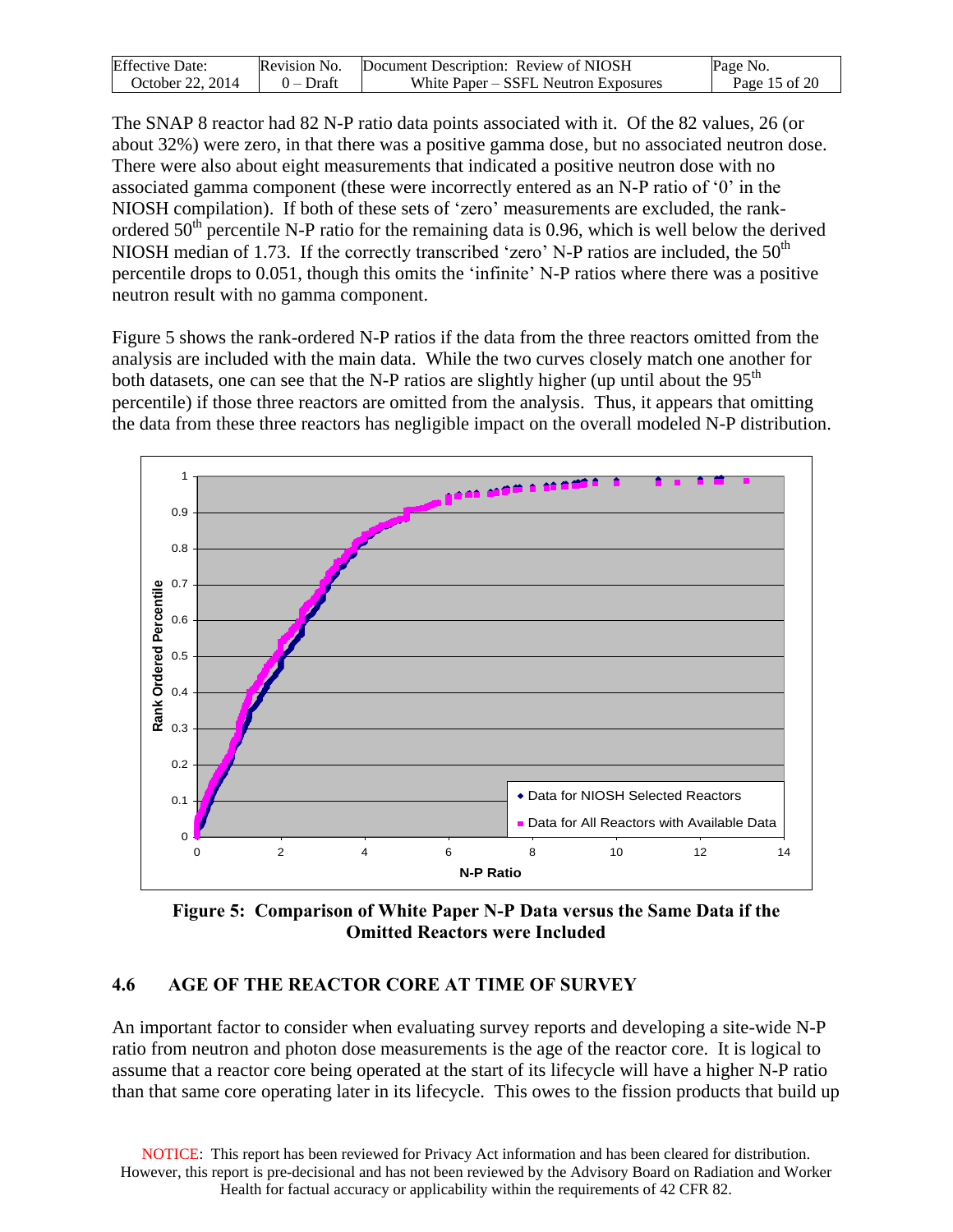| <b>Effective Date:</b> | Revision No. | Document Description: Review of NIOSH | Page No.      |
|------------------------|--------------|---------------------------------------|---------------|
| October 22, 2014       | $0$ – Draft  | White Paper – SSFL Neutron Exposures  | Page 16 of 20 |

over time and give rise to an increased gamma component, while the neutron component remains largely unchanged. Unfortunately, the currently available survey data are not sufficient to quantify this effect because of the large variations in survey locations, operating power and shielding configurations in the available survey reports. That is, it was not possible to identify a sufficient subset of data that used the same survey location, shielding configuration and had multiple samples across a significant period of time.

Information is provided in the NIOSH white paper, as well as the TBD, as to what years the given reactors were operating. However, specific information on any potential reactor core change-outs has not been uncovered. Figure 6 presents the distribution of N-P sampling dates based on the year of operation for each particular facility. As seen in the figure, the majority of sampling (over 78%) occurred in the  $15<sup>th</sup>$  year of the reactor facility's operational history or later. It would be beneficial to obtain documentation that describes the reactor operations and lists core lifecycles/change-outs for the reactors used in the analysis (particularly the L-85/AE-6 reactor, as this represents the majority of data used).



**Figure 6. Distribution of N-P Samples by the Year of Operation** 

#### <span id="page-15-1"></span><span id="page-15-0"></span>**4.7 USE OF LATEST ICRP GUIDANCE ON RADIATION WEIGHTING FACTORS**

It is not clear from Hughes 2010 or from TBD-6 (ORAUT 2006) what quality factors were applied to the historic neutron dose measurements used in the N-P modeling effort. OCAS-IG-001 (OCAS 2006) states that, "Generally, since the 1950s, a quality factor of 10 has been applied to fast neutron exposures, however this has varied from 5 to 20 across facilities and time frames"

NOTICE: This report has been reviewed for Privacy Act information and has been cleared for distribution. However, this report is pre-decisional and has not been reviewed by the Advisory Board on Radiation and Worker Health for factual accuracy or applicability within the requirements of 42 CFR 82.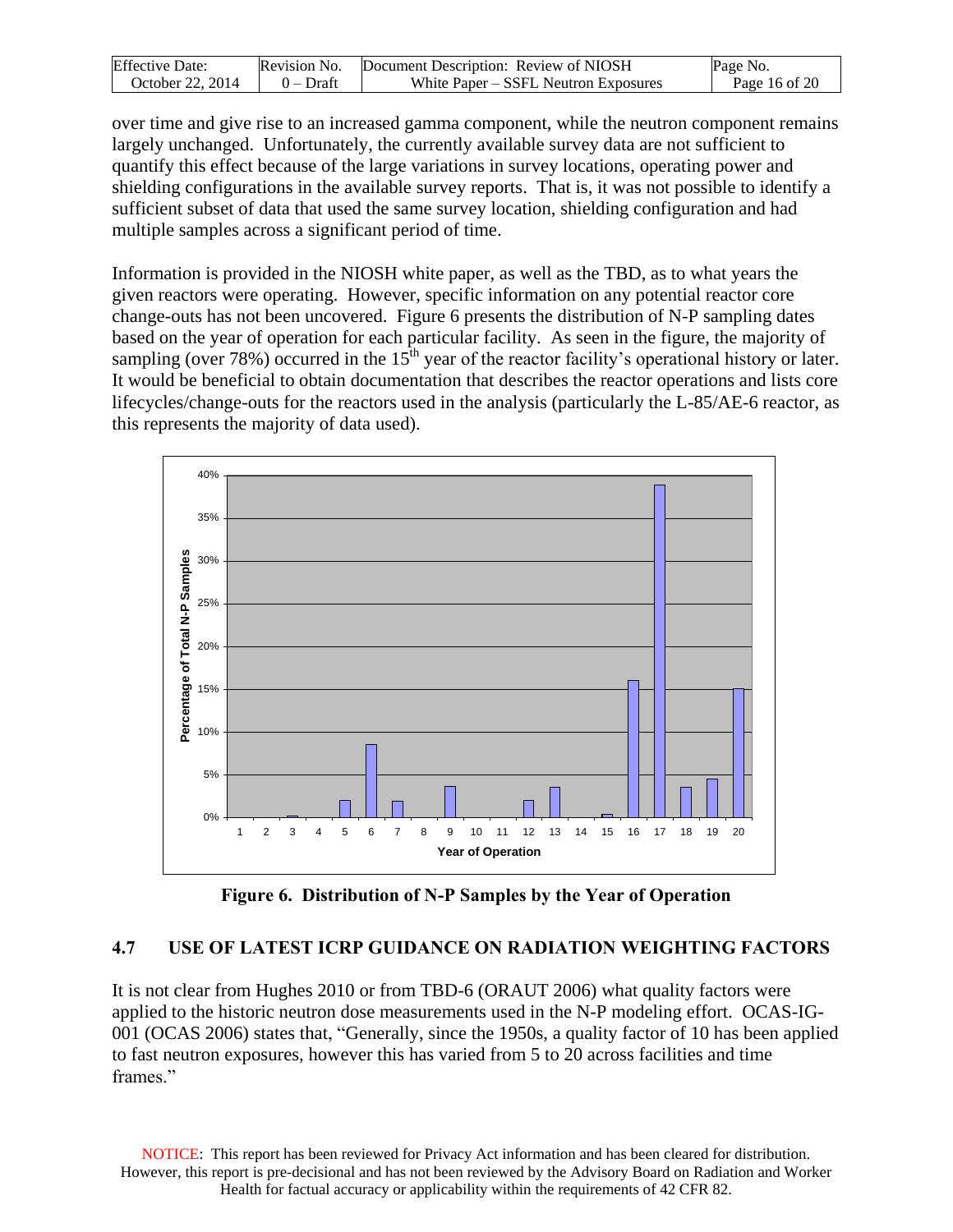| <b>Effective Date:</b> | Revision No. | Document Description: Review of NIOSH | Page No.      |
|------------------------|--------------|---------------------------------------|---------------|
| October 22. 2014       | $0$ – Draft  | White Paper – SSFL Neutron Exposures  | Page 17 of 20 |

Table 4 provides historical information on quality factors, based on early radiation protection guidance documents and updated radiation weighting factors recommended in the most recent ICRP guidance. The neutron dose data presented in the N-P reports do not appear to have been adjusted for updated radiation weighting factor during model development. It is most likely that the data used in N-P ratio modeling included a quality factor of 10. As is evident from Table 4, current methods, per ICRP Publications 60 (ICRP 1991) and 103 (ICRP 2008), assign a higher weighting factor of 20 for many fast neutron energies.

| <b>Guidance Document</b>             | <b>Energy Range</b>  | $Q, W_R$ |
|--------------------------------------|----------------------|----------|
| Neutrons – (10 CFR Part 20, ICRP 26) | Thermal              | 2        |
|                                      | $0.01$ MeV           | 2.5      |
|                                      | $0.1 \text{ MeV}$    | 7.5      |
|                                      | $0.5 \text{ MeV}$    | 11       |
|                                      | 1 MeV                | 11       |
|                                      | $10 \text{ MeV}$     | 6.5      |
|                                      | Unknown              | 10       |
| Neutrons (ICRP 60, 103)              | $< 10 \text{ keV}$   | 5        |
|                                      | 10 to 100 keV        | 10       |
|                                      | $> 100$ keV to 2 MeV | 20       |
|                                      | $>$ 2 MeV to 20 MeV  | 10       |
|                                      | $>$ 20 MeV           | 5        |

**Table 4: Neutron Quality Factor and Radiation Weighting Factors**

#### *Finding*

SC&A believes that NIOSH should provide guidance to the dose reconstructors on the use of radiation weighting factors.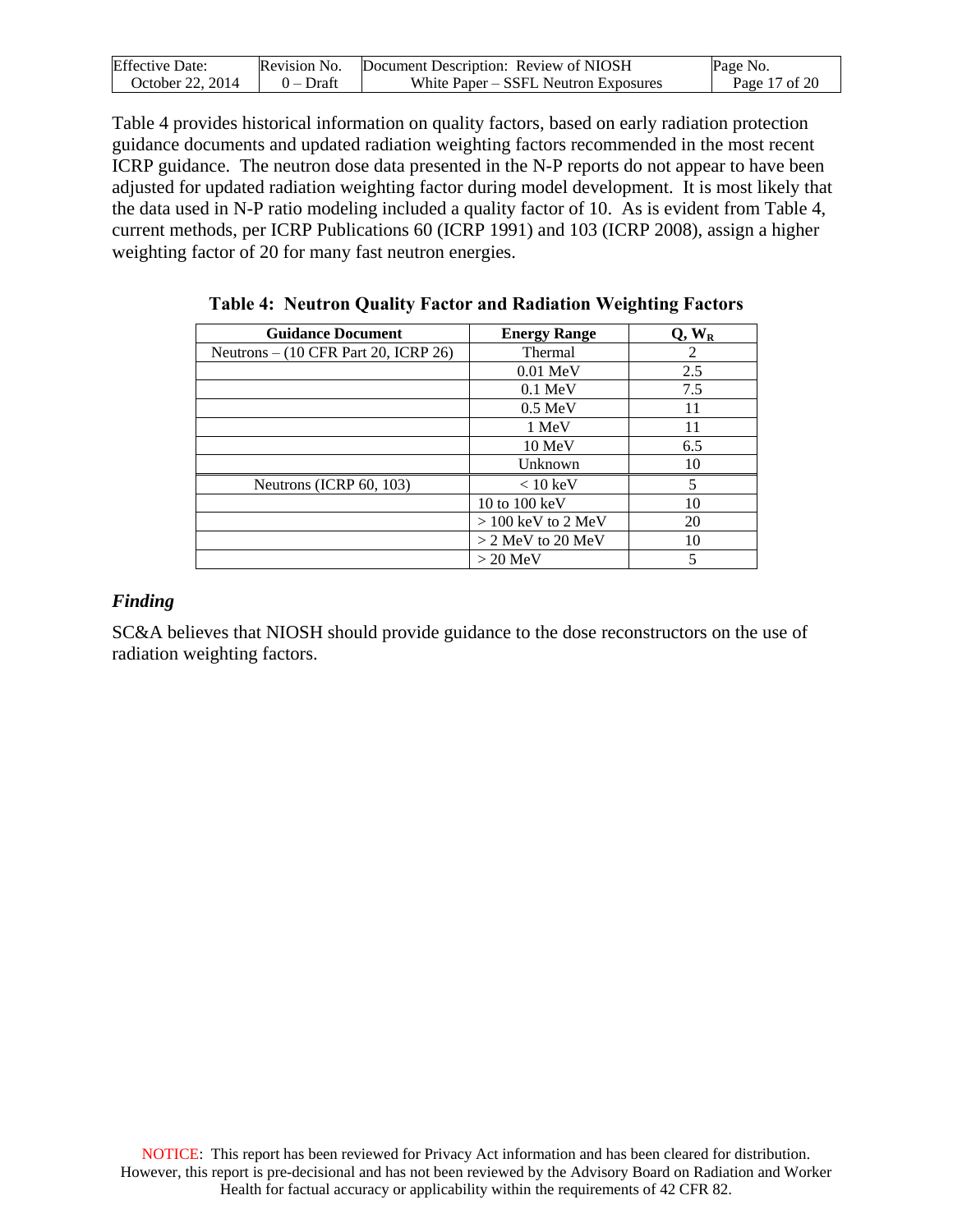| <b>Effective Date:</b> | Revision No. | Document Description: Review of NIOSH | Page No.      |
|------------------------|--------------|---------------------------------------|---------------|
| October 22, 2014       | $0$ – Draft  | White Paper – SSFL Neutron Exposures  | Page 18 of 20 |

### **5.0 OTHER NOTEWORTHY OBSERVATIONS**

<span id="page-17-0"></span>This section presents some commentary on other observations identified by SC&A during our review of the NIOSH white paper that were not directly addressed in Section 4.

- Measurements that yielded no positive values for either gamma or neutron in a given survey were omitted from the analysis, which is logical when attempting to characterize potential neutron exposures, and favorable to the claimant (Examples: Swanson 1960 and 1961).
- The L-85/AE-6 reactor had 19 measurements entered into the database as an N-P ratio of '0.' Eighteen of the 19 are correctly labeled, because there was a positive gamma result coupled with a neutron result that was zero. However, 1 of the 19 results input into the NIOSH database as '0' contained a positive neutron result with a 0 gamma result, which is incorrect. Similarly, the SNAP-8 reactor had 34 N-P ratios input into the NIOSH database as '0;' however, 8 of the 34 were incorrectly labeled as '0' when there was a positive neutron component and a 0 gamma component. Note, however, that the SNAP-8 reactor was omitted from the development of a site-wide N-P ratio in Hughes 2010. (Examples: Swanson 1960, Miller 1960, Owen 1970.)
- Three survey measurements for the AE-6 reactor on February 7, 1969, could not be traced back to their listed reference (Johnson 1970). It is not clear from where these data points originated.
- Three of the available survey reports contained additional neutron and gamma monitoring data obtained from film badges placed in working locations within the reactor building. These data were not compiled or considered in developing the site-wide N-P ratios. SC&A recognizes that the NTA film would not have been used to develop N-P ratios due to its limitations, as acknowledged in Hughes 2010. However, the badge data might prove useful in corroborating some gamma survey data and, in comparison to neutron survey data, could help estimate the impact of NTA film insensitivity to low energy neutrons.
- Owen 1972 contains 11 additional data points not compiled in the NIOSH database for the AETR facility that were handwritten on a map of the facility (last page of document). If the handwritten data are included for the AETR, the rank ordered  $50<sup>th</sup>$  percentile N-P ratio for the AETR facility increases by 40%.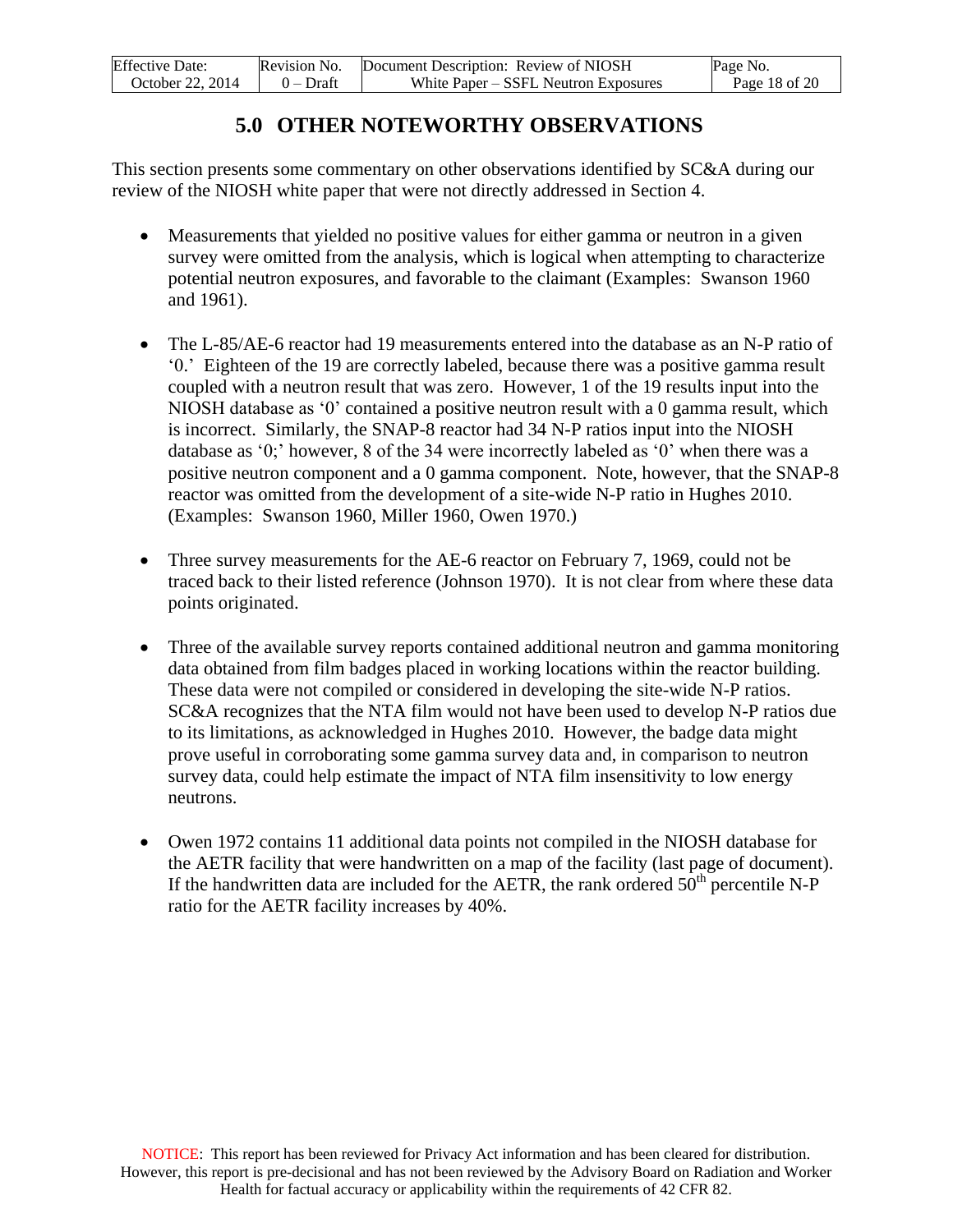| <b>Effective Date:</b> | Revision No. | Document Description: Review of NIOSH | Page No.      |
|------------------------|--------------|---------------------------------------|---------------|
| October 22, 2014       | $0$ – Draft  | White Paper – SSFL Neutron Exposures  | Page 19 of 20 |

### **REFERENCES**

<span id="page-18-0"></span>10 CFR 20, 1991. Title 10, Part 20: *Standards for Protection against Radiation*. May 21, 1991.

Hughes 2010. *Neutron Exposures at Area IV of the Santa Susana Field Laboratory and Related Sites,* Lara Hughes, National Institute for Occupational Safety and Health. June 14, 2010.

ICRP (International Commission on Radiological Protection) 1977. *Recommendations of the International Commission on Radiological Protection,* ICRP Publication 26, Annals of the ICRP (1/3), Oxford: Pergamon Press. January 1977.

ICRP (International Commission on Radiological Protection) 1991. *1990 Recommendations of the International Radiological of Commission Protection,* ICRP Publication 60 [Ann. ICRP 21 (1-3)] Oxford: Pergamon.

ICRP (International Commission on Radiological Protection) 2008. *The 2007 Recommendations of the International Commission on Radiological Protection*, ICRP Publication 103, Annals of the ICRP 37 (2-4), Elsevier. February 2008.

Johnson 1970. *Radiation Survey of the AE-6 Reactor, Building 093*. Internal Letter to W.F. Heine. North American Rockwell. August 13, 1970. SRDB 75038.

Klostermann 1967. *Radiation Survey of Bldg. 009 (SGR)*. Internal Letter to W.F. Heine. North American Rockwell Corporation – Aerospace and Systems Group. March 15, 1967. SRDB 74999.

Miller 1960. *AE-6 Reactor Operation for the Four Week Period of May 1, 1960 to May 31, 1960.* Inter-Office Letter. Atomics International – A Division of North American Aviation, Inc. May 6, 1960. SRDB 74972

OCAS 2006. *External Dose Reconstruction Implementation Guideline,* OCAS-IG-001, Rev. 2, National Institute for Occupational Safety and Health, Office of Compensation Analysis and Support, Cincinnati, Ohio. August 25, 2006.

ORAUT 2006. *Technical Basis Document for Atomics International – Occupational External Dosimetry*, ORAUT-TKBS-0038-6, Rev. 01. Oak Ridge Associated Universities Team, Cincinnati, Ohio. November 6, 2006.

Owen 1970. *Neutron-Gamma Radiation Surveys at T093 (L-85 Reactor Facility) and Surrounding Areas.* Internal Letter to W.F. Heine. North American Rockwell Corporation – Aerospace and Systems Group. November 30, 1970. SRDB 75037

Owen 1971. *Neutron-Gamma Radiation Surveys at T093 (L-85 Reactor Facility) and Surrounding Areas*. Internal Letter to W.F. Heine. North American Rockwell Corporation – Aerospace and Systems Group. January 29, 1971. SRDB 75048.